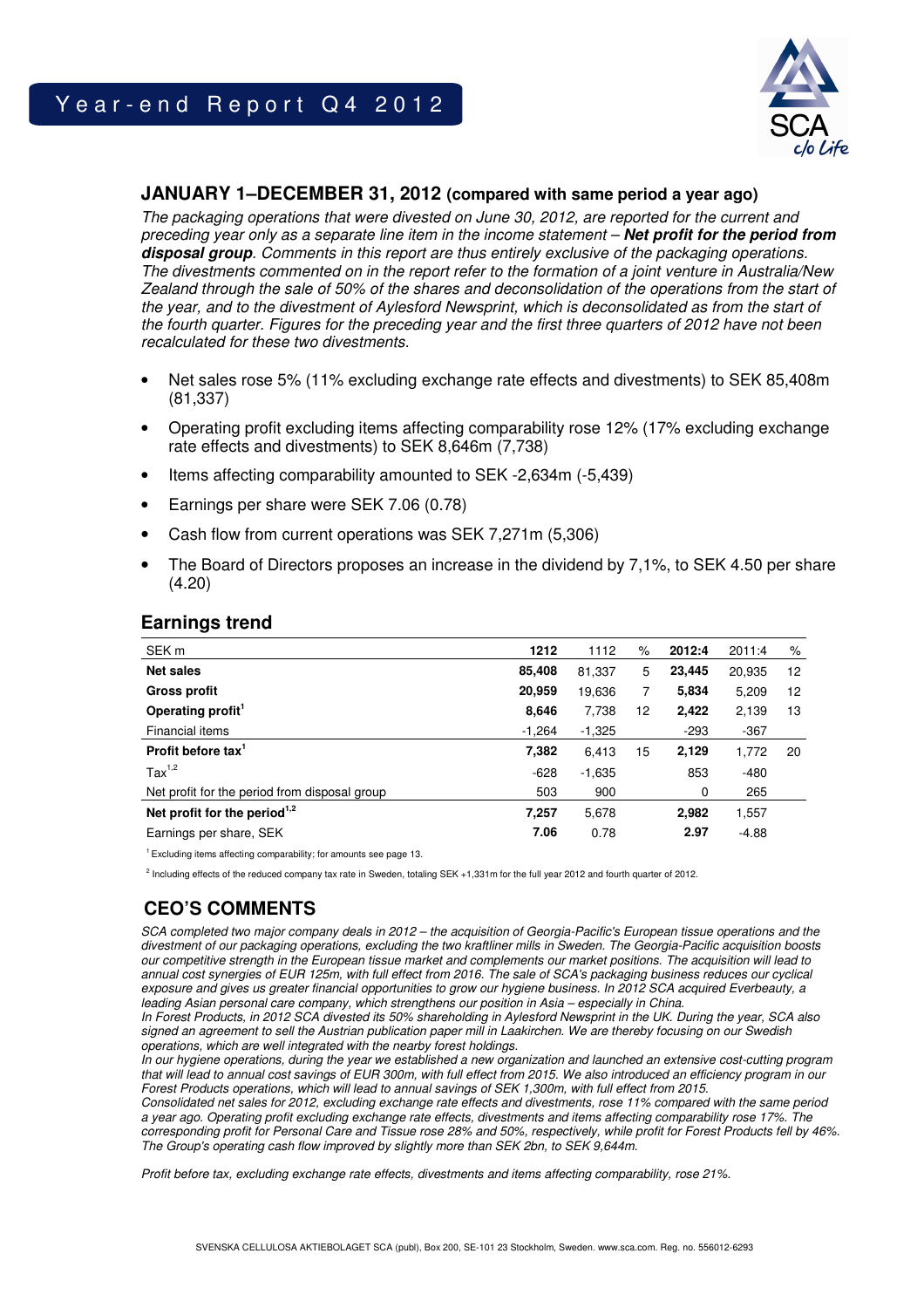





## **EARNINGS TREND FOR THE GROUP**

| SEK <sub>m</sub>                                                                                                                                  | 1212      | 1112      | $\%$              | 2012:4    | 2011:4    | ℅               |
|---------------------------------------------------------------------------------------------------------------------------------------------------|-----------|-----------|-------------------|-----------|-----------|-----------------|
| <b>Net sales</b>                                                                                                                                  | 85,408    | 81,337    | 5                 | 23,445    | 20,935    | 12 <sup>2</sup> |
| Cost of goods sold                                                                                                                                | -64,449   | $-61,701$ |                   | $-17,611$ | $-15,726$ |                 |
| <b>Gross profit</b>                                                                                                                               | 20,959    | 19,636    | $\overline{7}$    | 5,834     | 5,209     | 12 <sup>2</sup> |
| Sales, general and administration                                                                                                                 | $-12,313$ | $-11,898$ |                   | $-3,412$  | $-3,070$  |                 |
| Operating profit <sup>1</sup>                                                                                                                     | 8,646     | 7,738     | $12 \overline{ }$ | 2,422     | 2,139     | 13              |
| Financial items                                                                                                                                   | $-1,264$  | $-1,325$  |                   | $-293$    | $-367$    |                 |
| Profit before tax $1$                                                                                                                             | 7,382     | 6,413     | 15                | 2,129     | 1,772     | 20              |
| $\text{Tax}^{1,2}$                                                                                                                                | $-628$    | $-1,635$  |                   | 853       | $-480$    |                 |
| Net profit for the period from disposal group                                                                                                     | 503       | 900       |                   | 0         | 265       |                 |
| Net profit for the period $1,2$                                                                                                                   | 7,257     | 5,678     | 28                | 2,982     | 1,557     | 92              |
| <sup>1</sup> Excluding items affecting comparability; for amounts see page 13.                                                                    |           |           |                   |           |           |                 |
| <sup>2</sup> Including effects of the reduced company tax rate in Sweden, totaling SEK +1,331m for the full year 2012 and fourth quarter of 2012. |           |           |                   |           |           |                 |
| Earnings per share, SEK owners of the parent                                                                                                      |           |           |                   |           |           |                 |
| - after dilution effects                                                                                                                          | 7.06      | 0.78      |                   | 2.97      | $-4.88$   |                 |
| Margins (%)                                                                                                                                       |           |           |                   |           |           |                 |
| Gross margin                                                                                                                                      | 24.5      | 24.1      |                   | 24.9      | 24.9      |                 |
| Operating margin <sup>1</sup>                                                                                                                     | 10.1      | 9.5       |                   | 10.3      | 10.2      |                 |
| Financial net margin                                                                                                                              | $-1.5$    | $-1.6$    |                   | $-1.2$    | $-1.8$    |                 |
| Profit margin <sup>1</sup>                                                                                                                        | 8.6       | 7.9       |                   | 9.1       | 8.4       |                 |
| $\text{Tax}^{1,2}$                                                                                                                                | $-0.7$    | $-2.0$    |                   | 3.6       | $-2.3$    |                 |
| Net margin <sup>1</sup>                                                                                                                           | 7.9       | 5.9       |                   | 12.7      | 6.1       |                 |

 $1$  Excluding items affecting comparability; for amounts see page 13.

<sup>2</sup> Including effects of the reduced company tax rate in Sweden, totaling SEK +1,331m for the full year 2012 and fourth quarter of 2012.

## **OPERATING PROFIT PER BUSINESS AREA**

| SEK <sub>m</sub>       | 1212   | 1112   | %   | 2012:4 | 2011:4 | %   |
|------------------------|--------|--------|-----|--------|--------|-----|
| Personal Care          | 3,180  | 2,645  | 20  | 884    | 792    | -12 |
| Tissue                 | 4.640  | 3,150  | 47  | 1.419  | .046   | -36 |
| <b>Forest Products</b> | 1,363  | 2,423  | -44 | 318    | 479    | -34 |
| Other                  | $-537$ | $-480$ |     | $-199$ | $-178$ |     |
| Total <sup>1</sup>     | 8.646  | 7,738  | 12  | 2.422  | 2,139  | 13  |

 $1$  Excluding items affecting comparability; for amounts see page 13.

## **OPERATING CASH FLOW PER BUSINESS AREA**

| SEK <sub>m</sub>       | 1212     | 1112   | %   | 2012:4 | 2011:4 | %   |
|------------------------|----------|--------|-----|--------|--------|-----|
| Personal Care          | 3.586    | 2.828  | -27 | 762    | 370    | 106 |
| Tissue                 | 6.154    | 3.595  | -71 | 2,026  | 1.706  | -19 |
| <b>Forest Products</b> | 1,223    | 1.854  | -34 | 154    | 425    | -64 |
| Other                  | $-1.319$ | $-859$ |     | $-496$ | -409   |     |
| Total                  | 9.644    | 7.418  | 30  | 2.446  | 2,092  | 17  |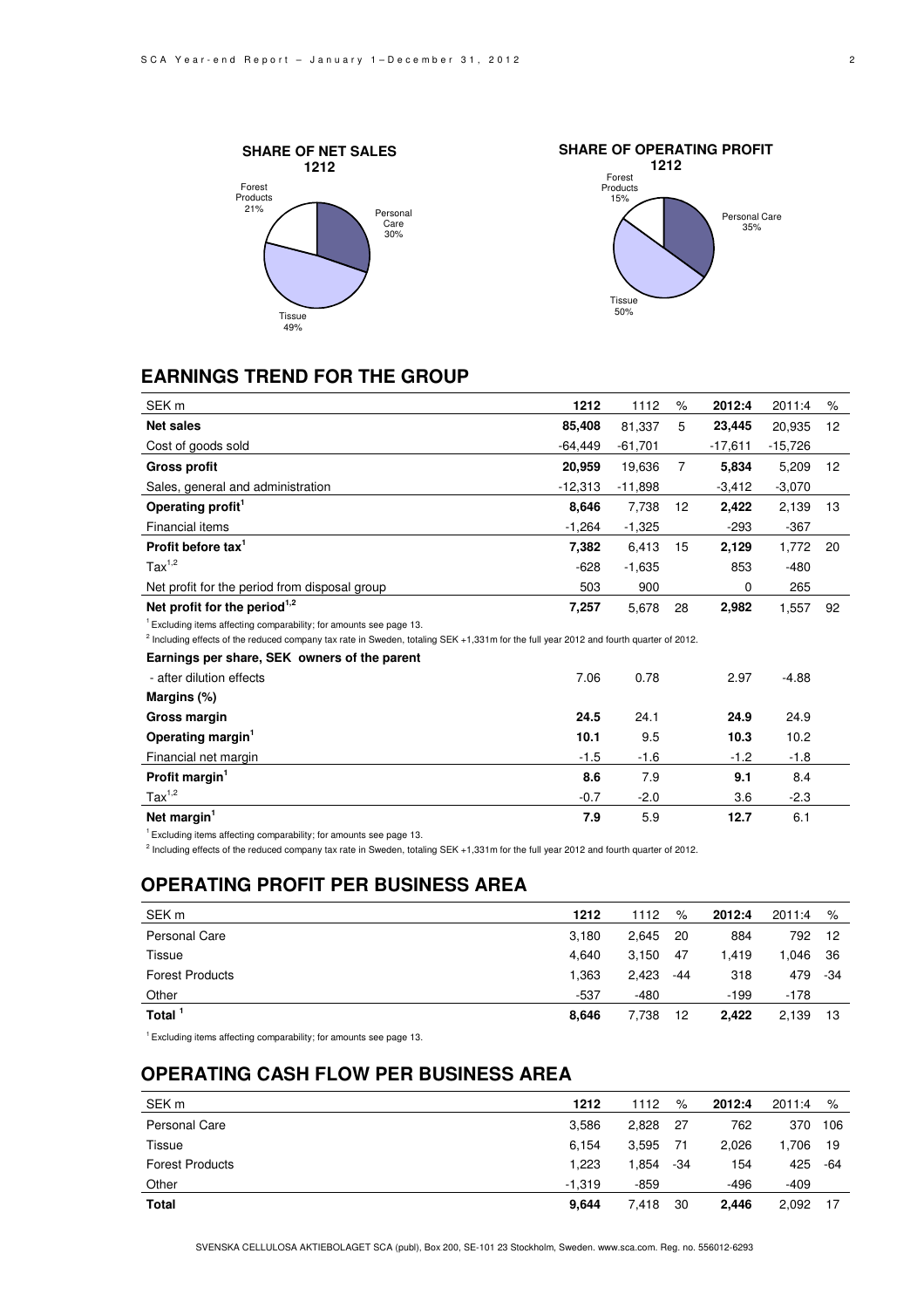**Net sales**



## **GROUP**

### **MARKET/EXTERNAL ENVIRONMENT**

The global economy was characterized by weak economic growth in Western Europe and globally downward adjustments of growth forecasts. The U.S. showed some growth, and China posted continued good growth figures, even though lower than before.

The tissue markets in Europe and North America showed some growth during the year. Emerging markets experienced good growth in demand.

In Europe, demand for incontinence care products remained favorable during the year. Demand for baby diapers and feminine care products in Europe was stable. Emerging markets showed continued high growth for personal care products.

Demand in Western Europe for publication paper decreased during the year. For solid wood products, the Western European market remained weak, while the market balance for kraftliner improved gradually during the year.

#### **SALES AND EARNINGS**

**January–December 2012 compared with corresponding period a year ago**  Net sales rose 5% (11% excluding exchange rate effects and divestments) to SEK 85,408m (81,337). Higher volumes increased sales by 5%, while lower prices for Forest Products decreased sales by 2%. Acquisitions increased sales by 8%, while divestments lowered sales by 5%.

Operating profit excluding items affecting comparability rose 12% (17% excluding exchange rate effects and divestments) to SEK 8,646m (7,738). Earnings improved as a result of higher volumes and prices, lower raw material costs, acquisition in Europe and cost-savings in the hygiene operations. Profit for Personal Care and Tissue rose 20% and 47%, respectively (28% and 50% respectively excluding exchange rate effects and divestments). Profit for Forest Products fell 44%, mainly as a result of lower prices and exchange rate effects.

Items affecting comparability totaled SEK -2,634m (-5,439) and consist of restructuring costs from the previously announced efficiency improvement programs, transaction costs for the year's acquisitions and divestments, a book loss of SEK 850m including a negative cash flow effect of SEK 140m associated with the divestment of the 50% shareholding in Aylesford Newsprint, and an impairment charge of SEK 435m for Laakirchen.

Financial items decreased to SEK -1,264m (-1,325) as a result of lower interest rates and a lower level of net debt. Profit before tax excluding items affecting comparability rose 15% (21% excluding exchange rate effects and divestments) to SEK 7,382m (6,413). The tax expense excluding items affecting comparability was SEK 628m (1,635).

Net profit for the period excluding items affecting comparability rose 28% (30% excluding exchange rate effects) to SEK 7,257m (5,678). Earnings per share including items affecting comparability were SEK 7.06 (0.78).

#### **Fourth quarter 2012 compared with fourth quarter 2011**

Net sales rose 12% (21% excluding exchange rate effects and divestments) to SEK 23,445m (20,935). Higher volumes increased sales by 8%. Lower prices decreased sales by 3%. Acquisitions increased sales by 16%.

Operating profit excluding items affecting comparability rose 13% (16% excluding exchange rate effects and divestments) to SEK 2,422m (2,139). Profit was favorably affected by lower raw material costs, higher volumes and acquisition in Europe.

Profit before tax excluding items affecting comparability rose 20% (24% excluding exchange rate effects and divestments) to SEK 2,129m (1,772).



Excluding items affecting comparability

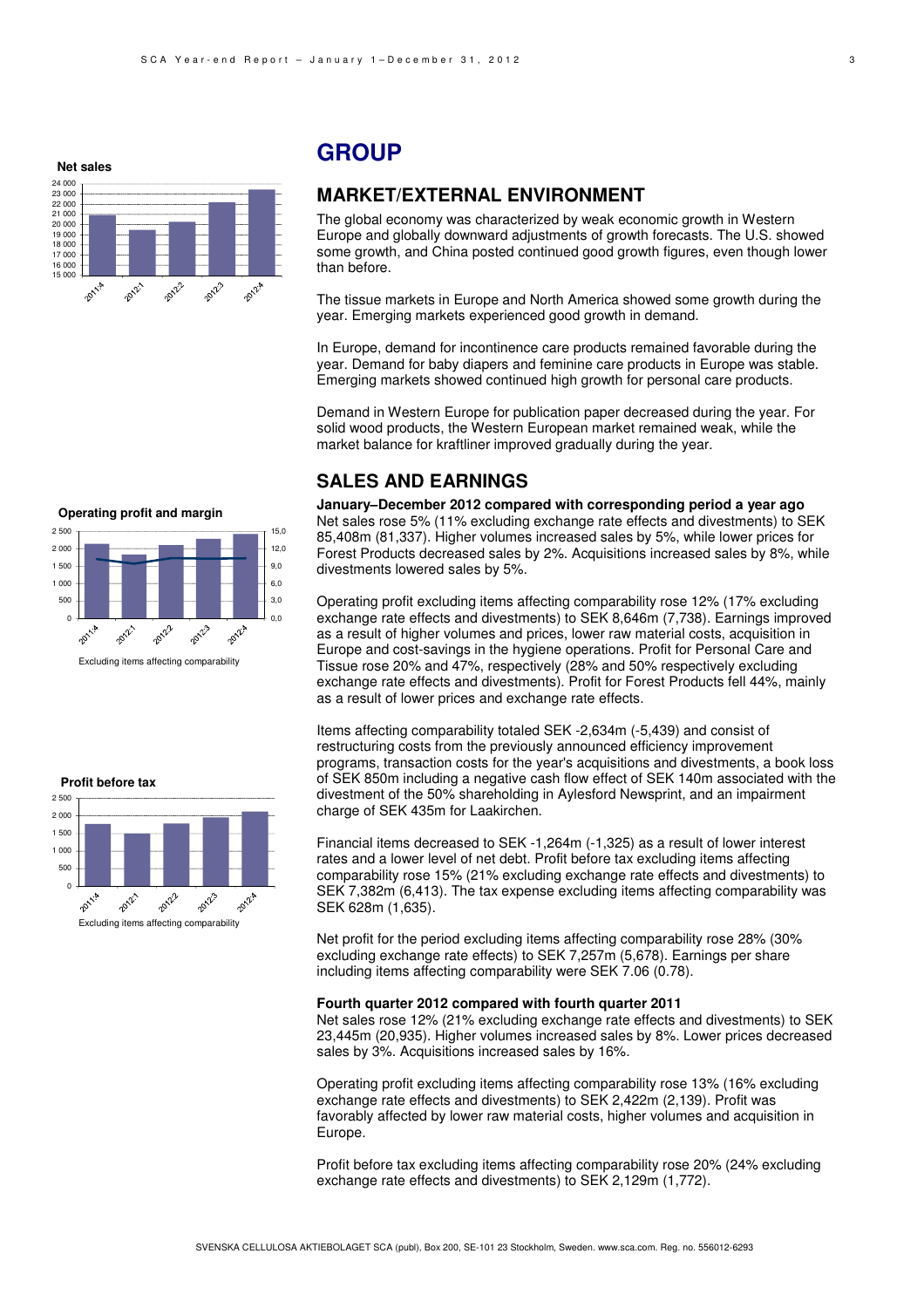#### **Cash flow from current operations**



### **CASH FLOW AND FINANCING**

The operating cash surplus amounted to SEK 12,624m (11,982). The cash flow effect of the change in working capital was SEK 1,159m (-665). Current capital expenditures amounted to SEK -3,161m (-3,250). Operating cash flow improved to SEK 9,644m (7,418).

Financial items decreased to SEK -1,264m (-1,325) as a result of lower interest rates and a lower level of net debt. Tax payments increased to SEK 1,193m (850). Cash flow from current operations increased to SEK 7,271m (5,306). The improvement is mainly attributable to a lower level of tied-up working capital, but also to a higher operating surplus and lower capital expenditures compared with a year ago.

Strategic investments increased to SEK -1,863m (-1,637). The net sum of acquisitions and divestments was SEK 2,810m (-998). Net cash flow from the divested packaging operations was SEK 468m (1,109). Net cash flow increased to SEK 5,689m (884).

Net debt decreased by SEK 3,721m during the year, to SEK 32,927m. Excluding pension liabilities, net debt amounted to SEK 28,748m. Net cash flow decreased net debt by SEK 5,689m. Fair value measurement of pension assets and pension obligations together with fair valuation of financial instruments increased net debt by SEK 1,847m. Exchange rate movements increased net debt by SEK 121m. The debt/equity ratio was 0.55 (0.60 at the start of the year). Excluding pension liabilities, the debt/equity ratio was 0.48 (0.52 at the start of the year). The debt payment capacity was 37% (36%).

As per December 31, 2012, SCA had outstanding commercial paper worth SEK 7,343m maturing within 12 months. Unutilized credit facilities amounted to SEK 17,531m, of which long-term facilities amounted to SEK 17,217m. Cash and cash equivalents amounted to SEK 2,017m.

## **EQUITY**

Consolidated equity decreased by SEK 1,127m to SEK 60,164m. Net profit for the period increased equity by SEK 5,000m. Equity decreased as a result of a transfer of the shareholder dividend, totaling SEK 2,999m. Restatement of the net pension liability to fair value by SEK 1,533m after tax decreased equity. Fair value measurement of financial instruments increased equity by SEK 266m after tax. Exchange rate movements including the effects of hedges of net investments in foreign assets decreased equity by SEK 1,861m.

### **TAX**

A tax expense corresponding to a tax rate of 23% is reported for the year, excluding items affecting comparability.

The lowering of the company tax rate in Sweden from 26.3% to 22.0%, effective from 2013, had a positive effect on the tax expense for the fourth quarter by SEK 1,331m, due to a decrease of deferred tax in Sweden. At the same time, there have been tax risk reservations of SEK 220m.

### **DIVIDEND**

The Board of Directors proposes an increase in the dividend by 7.1%, to SEK 4.50 (4.20) per share or SEK 3 161m (2,950). Dividend growth during the last ten-year period thereby amounts to 3,5%. The record date for the right to the dividend has been proposed as Tuesday 15 April 2013.

### **OTHER EVENTS DURING THE YEAR**

On November 10, 2011, SCA made a binding offer to acquire Georgia-Pacific's European tissue operations. The acquisition was completed on July 19, 2012. The purchase price was SEK 11,514m. The investment amounted to SEK 11,357m on a debt-free basis, and goodwill amounted to SEK 1,960m. Consolidation of the acquired company has affected the Group's net sales from the date of the acquisition by SEK 4,976m and net profit for the period after tax by SEK 145m. The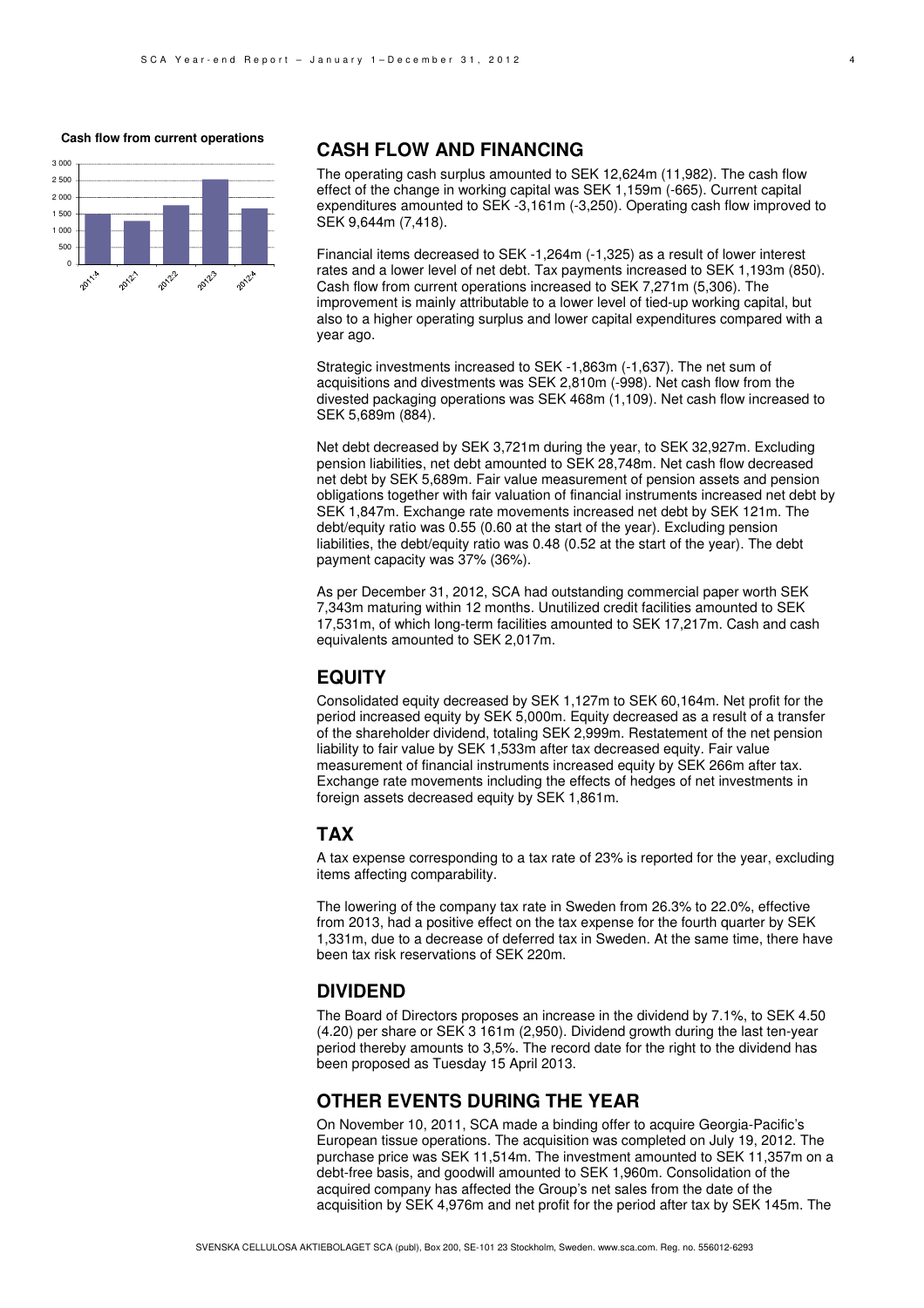purchase price will be adjusted following customary reconciliation of working capital, etc. For a preliminary purchase price allocation, see the 2012 third quarter interim report.

During the first quarter of 2012 SCA reached an agreement to acquire the Taiwanbased company Everbeauty, an Asian personal care company. The acquisition was completed on June 1. The purchase price was SEK 1,983m. The investment amounted to SEK 1,868m on a debt-free basis. Goodwill is preliminarily calculated to be approximately SEK 950m. Consolidation of the acquired company has affected the Group's net sales from the date of the acquisition by SEK 628m and net profit for the period after tax by SEK 5m.The purchase price will be adjusted following customary reconciliation of working capital, etc. For a preliminary purchase price allocation, see the 2012 half-year interim report.

On January 17, 2012, an agreement was reached with DS Smith on the divestment of SCA's packaging operations, excluding the two kraftliner mills in Sweden. The purchase price was EUR 1,700m on a debt-free basis. The deal was approved by the European Commission Competition Authority on May 25 and was completed on June 30. The operations were deconsolidated on June 30, 2012. The sales price will be adjusted following customary reconciliation of working capital, etc.

On October 2, 2012, SCA divested its 50% shareholding in the UK-based newsprint facility Aylesford Newsprint. Total sales in 2011 were approximately SEK 1,600m (GBP 150m). The operation has run at loss in recent years. The sale of shares was carried out on a debt-free basis for a symbolic amount. The transaction gave rise to a book loss of SEK 850m, including a negative cash flow effect of SEK 140m. The amount of SEK 850m was charged to profit for the third quarter.

On December 19, 2012, an agreement was reached with Heinzel Group on the divestment of SCA's Austrian publication paper mill in Laakirchen. In conjunction with the divestment, the companies concluded a sales cooperation agreement. Total sales for 2012 were approximately SEK 2,759m (EUR 316m). The initial purchase consideration is EUR 100m with a possible, maximum earn-out payment of EUR 100m based on a two-year profit-sharing model. In conjunction with the transaction, a book loss of SEK 435m (EUR 50m) was recognized and charged against profit for the fourth quarter of 2012. The transaction is expected to be finalized in the first quarter of 2013 following approval by the relevant authorities.

During the year, SCA decided to invest approximately SEK 380m in expanded cooperation between SCA's industries in the Sundsvall region and Sundsvall Energi AB. The agreement will enable SCA to increase its deliveries of energy to Sundsvall's district heating network. The new facilities are expected to be operational in November 2013.

An efficiency program was initiated during the fourth quarter in the hygiene operations to further reduce costs and increase productivity. The program will generate annual cost savings of approximately EUR 300m, with full effect in 2015. Approximately 1,500 employees are affected by the program, which is expected to cost approximately EUR 100m.

During the fourth quarter SCA introduced an efficiency program in its forest products operation. The program will generate annual earnings improvements of SEK 1,300m, with full effect from 2015. The total cost of the program is SEK 370m, of which SEK 250m is cash flow-impacting and SEK 120m comprises impairment losses. Of the total costs, SEK 175m was charged against profit for the fourth quarter and recognized as items affecting comparability. The remaining SEK 195m will be charged against profit for the first six months of 2013.

On December 7, 2012, SCA signed a joint venture agreement with E.ON, under which E.ON will develop a number of wind power projects together with SCA. The joint venture includes approximately 270 wind power stations and total yearly energy production of more than 2 TWh. The project is started 2014 and is expected to be in operation by 2016/2017 at the earliest.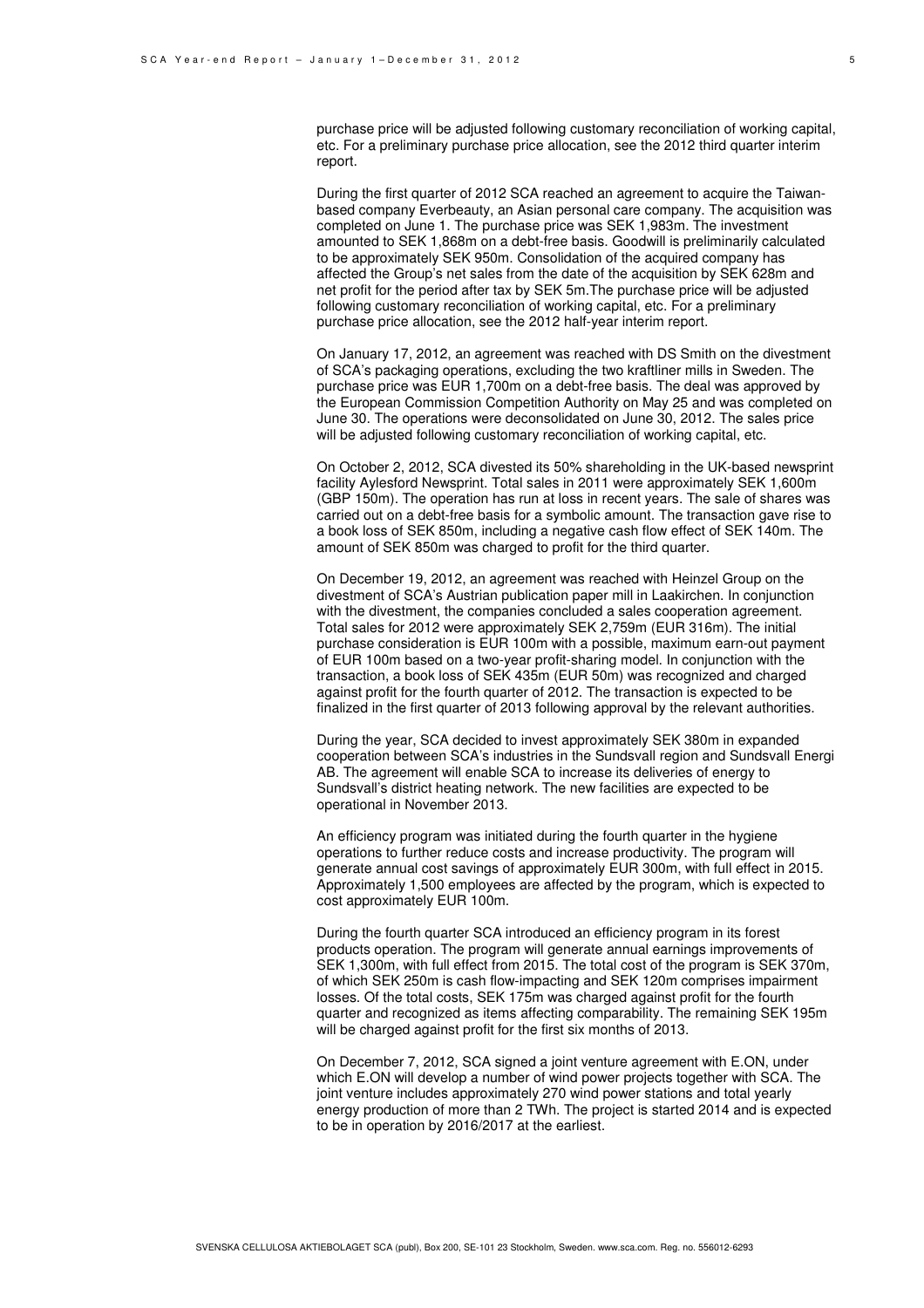**Share of Group, net sales 1212**



**Share of Group, operating profit 1212**





**Operating profit and margin**



| Deviations, operating profit (%) |    |  |  |
|----------------------------------|----|--|--|
| 1212 vs. 1112                    | 20 |  |  |
|                                  |    |  |  |
| Price/mix                        | 4  |  |  |
| Volume                           | 15 |  |  |
| Raw material                     | 8  |  |  |
| Energy                           | ი  |  |  |
| Currency                         | n  |  |  |
| )ther                            |    |  |  |

## **PERSONAL CARE**

| SEK <sub>m</sub>     | 1212   | 1112   | $\%$   | 2012:4 | 2011:4 | %      |
|----------------------|--------|--------|--------|--------|--------|--------|
| Net sales            | 26.294 | 24.775 | $6***$ | 7.033  | 6.529  | $8***$ |
| Operating surplus    | 4.075  | 3.738  | 9      | 1.100  | 1.068  | 3      |
| Operating profit*    | 3.180  | 2.645  | 20     | 884    | 792    | 12     |
| Operating margin, %* | 12.1   | 10.7   |        | 12.6   | 12.1   |        |
| Operating cash flow  | 3.586  | 2.828  |        | 762    | 370    |        |

\*) Excluding restructuring costs, which are reported as items affecting comparability outside of the business area.

\*\*) Excluding the divestment in Australia/New Zealand, an increase of 11% for the full year and 13% for the quarter.

In 2012 SCA acquired Everbeauty, a Taiwan-based Asian hygiene products company with sales in China, Taiwan and Southeast Asia. The company produces and markets baby diapers and incontinence care products with strong brands such as Dr P for incontinence care and Sealer for baby diapers. In incontinence care, the company holds the number two position in China and the number one position in Taiwan. In baby diapers, the company holds the number five position in both China and Taiwan.

**January–December 2012 compared with corresponding period a year ago**  Net sales rose 6% (12% excluding exchange rate effects and divestments) to SEK 26,294m (24,775). Higher volumes and an improved product mix increased sales by 6% and 1%, respectively. Acquisitions increased sales by 5%, while divestments decreased sales by 5%. In emerging markets, sales rose 22% excluding exchange rate effects.

Sales of incontinence care products, under the globally leading TENA brand, rose 9%, excluding exchange rate effects and divestments, driven mainly by emerging markets. Sales of baby diapers rose 17%, excluding exchange rate effects and divestments, mainly related to new contracts in Europe, higher sales in Latin America and acquisitions in Asia. Sales of feminine care products rose 9%, excluding exchange rate effects and divestments, mainly attributable to emerging markets.

Operating profit excluding items affecting comparability was 20% higher than a year ago (28% excluding exchange rate effects and divestments) and amounted to SEK 3,180m (2,645). Profit was favorably affected by higher volumes and prices, an improved product mix, lower raw material costs and cost savings.

The operating cash surplus amounted to SEK 4,091m (3,732). Operating cash flow increased to SEK 3,586m (2,828). The higher operating cash surplus and lower working capital contributed to the increase.

#### **Fourth quarter 2012 compared with fourth quarter 2011**

Net sales rose 8% (15% excluding exchange rate effects and divestments) to SEK 7,033m (6,529). Higher volumes increased sales by 6%. Acquisitions increased sales by 9%. Divestments decreased sales by 5%.

Sales of incontinence products, under the globally leading TENA brand, rose 9%, excluding exchange rate effects and divestments, driven mainly by emerging markets. Sales of baby diapers rose 17%, excluding exchange rate effects and divestments. The increase is mainly related to new contracts in Europe, higher sales in Latin America and acquisitions in Asia. Sales of feminine care products rose 11%, excluding exchange rate effects and divestments, mainly attributable to emerging markets.

Operating profit excluding items affecting comparability rose 12% (16% excluding exchange rate effects and divestments) to SEK 884m (792). The increase in profit is attributable to higher volumes, lower raw material costs and cost savings.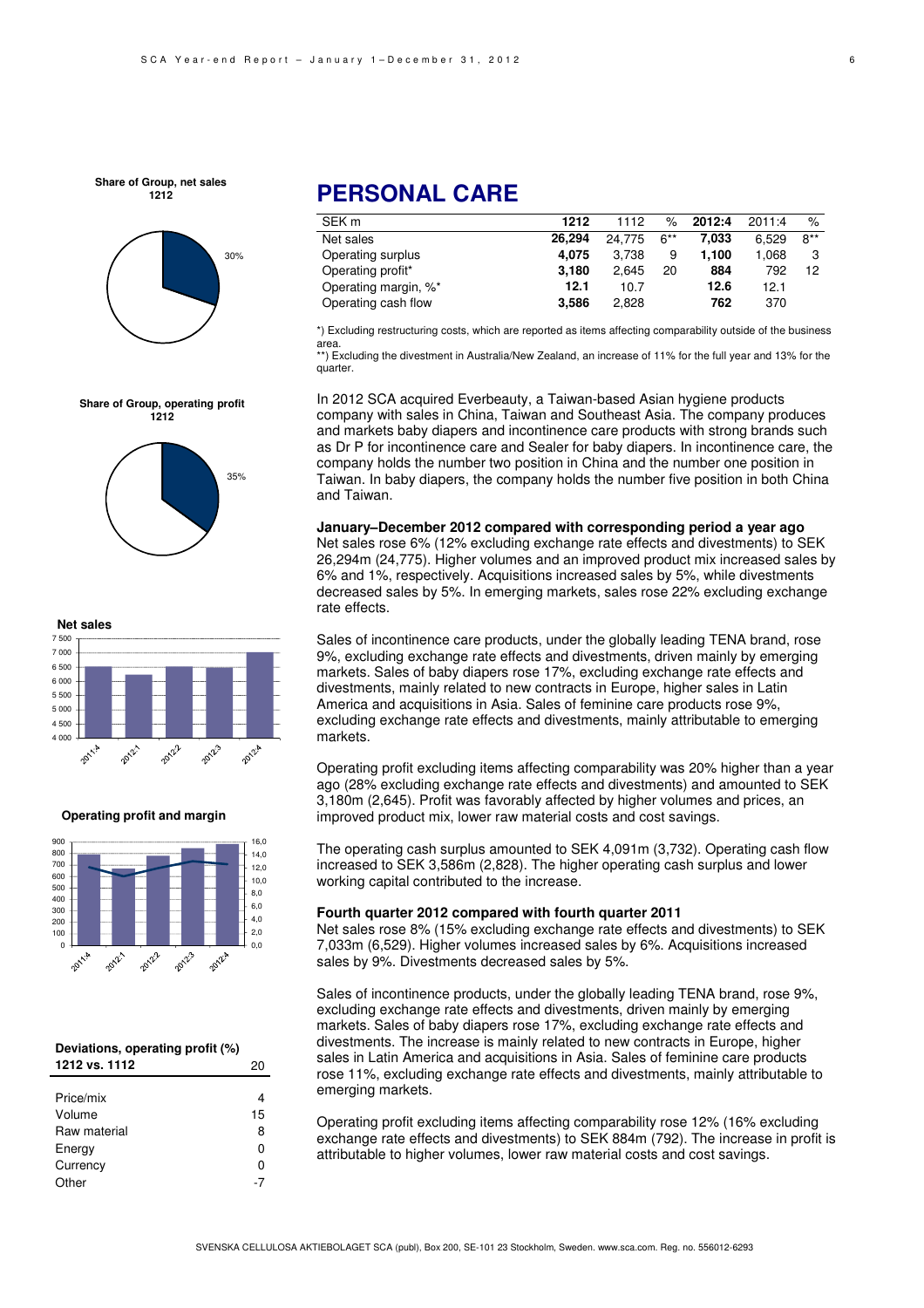#### **Share of Group, net sales 1212**



**Share of Group, operating profit 1212**

## **TISSUE**

| SEK <sub>m</sub>     | 1212   | 1112   | $\%$   | 2012:4 | 2011:4 | $\%$   |
|----------------------|--------|--------|--------|--------|--------|--------|
| Net sales            | 42.375 | 39.118 | $8***$ | 12.460 | 10.280 | $21**$ |
| Operating surplus    | 6.815  | 5.237  | 30     | 2.040  | 1.584  | 29     |
| Operating profit*    | 4.640  | 3.150  | 47     | 1.419  | 1.046  | 36     |
| Operating margin, %* | 10.9   | 8.1    |        | 11.4   | 10.2   |        |
| Operating cash flow  | 6.154  | 3.595  |        | 2.026  | 1.706  |        |

\*) Excluding restructuring costs, which are reported as items affecting comparability outside of the business area.

\*\*) Excluding the divestment in Australia/New Zealand, an increase of 16% for the full year and 29% for the quarter.

On July 19, 2012 SCA completed its acquisition of Georgia-Pacific's European tissue business. The acquisition strengthens SCA's product offering and geographic presence in Europe and will generate substantial synergies.

In 2012 SCA acquired the outstanding 50% interest in the Chilean hygiene products company PISA and an additional 5% of the shares in the Chinese tissue company Vinda.

**January–December 2012 compared with corresponding period a year ago**  Net sales rose 8% (17% excluding exchange rate effects and divestments) to SEK 42,375m (39,118). Higher volumes and an improved product mix increased sales by 3% and 1%, respectively. Acquisitions increased sales by 13%. Divestments decreased sales by 8%. Sales in emerging markets rose 19%, excluding exchange rate effects.

Sales of consumer tissue rose 21%, excluding exchange rate effects and divestments, mainly related to acquisitions in Europe and Latin America.

Sales of AFH tissue rose 14%, excluding exchange rate effects and divestments, mainly related to acquisition in Europe.

Operating profit excluding items affecting comparability improved by 47% (50% excluding exchange rate effects and divestments) to SEK 4,640m (3,150). Higher prices, an improved product mix, higher volumes, acquisitions, lower raw material costs and cost savings contributed to the earnings improvement.

The operating cash surplus increased to SEK 6,871m (5,303). Operating cash flow increased to SEK 6,154m (3,595). The higher operating cash surplus and lower level of working capital contributed to the increase.

#### **Fourth quarter 2012 compared with fourth quarter 2011**

Net sales rose 21% (32% excluding exchange rate effects and divestments) to SEK 12,460m (10,280). Higher volumes and acquisitions increased sales by 5% and 27%, respectively. Divestments decreased sales by 8%.

Sales of consumer tissue rose 38%, excluding exchange rate effects and divestments. The increase is attributable to acquisitions and strong sales growth in emerging markets.

Sales of AFH tissue rose 28%, excluding exchange rate effects and divestments. The increase is mainly attributable to acquisitions.

Operating profit excluding items affecting comparability rose 36% (41% excluding exchange rate effects and divestments), to SEK 1,419m (1,046). Higher volumes, acquisitions, lower raw material costs and cost savings had a favorable impact on earnings.

#### **Net sales** 13 000 11 000 12 000 10 000 9 000 7 000 8 000 6.000 5.000 2011年 2012zolil 2012-2012年

50%

#### **Operating profit and margin**



#### **Deviations, operating profit (%) 1212 vs. 1112** 47

| Price/mix    | 8  |
|--------------|----|
| Volume       | 7  |
| Raw material | 29 |
| Energy       | -1 |
| Currency     | -1 |
| Other        | 5  |
|              |    |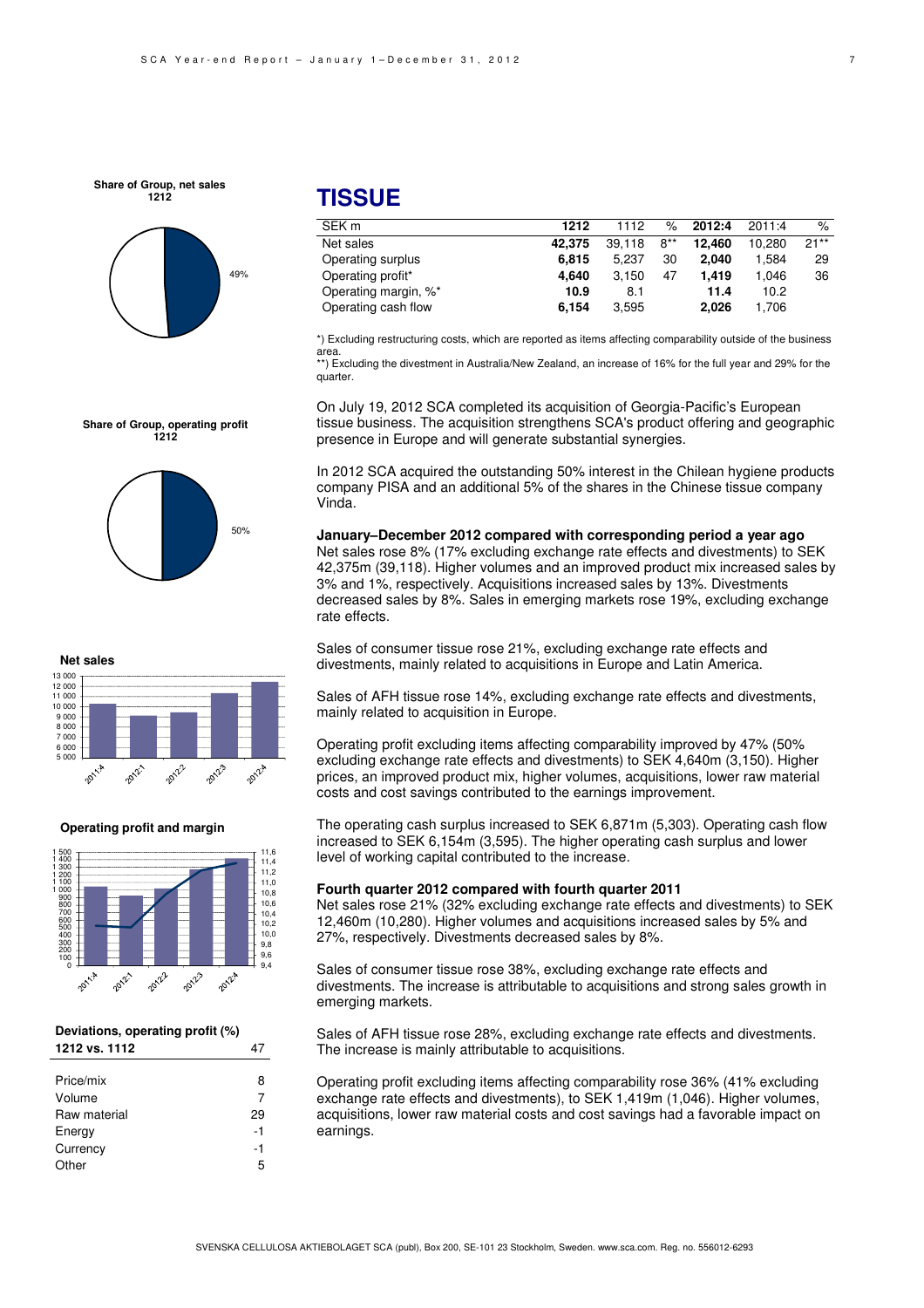









#### **Operating profit and margin**



#### **Deviations, operating profit (%) 1212 vs. 1112** -44

| Price/mix    | -53 |
|--------------|-----|
| Volume       | 2   |
| Raw material | 8   |
| Energy       | 5   |
| Currency     | n   |
| Other        | -6  |

In the deviation analysis, the currency deviation was 0% and consisted of a translation effect. Including the exchange rate effects from transaction exposure, the total exchange rate effect was approximately -11% (SEK -270m), and with a corresponding change primarily in the Price/mix, the effect was -42%.

## **FOREST PRODUCTS**

| SEK <sub>m</sub>                               | 1212   | 1112   | $\%$  | 2012:4 | 2011:4 | %     |
|------------------------------------------------|--------|--------|-------|--------|--------|-------|
| <b>Deliveries</b>                              |        |        |       |        |        |       |
| - Publication papers, thousand tonnes*         | 1.492  | 1,588  | -6    | 328    | 398    | $-18$ |
| - Solid-wood products, thousand m <sup>3</sup> | 2.117  | 1.916  | 10    | 539    | 473    | 14    |
| - Kraftliner products, thousand tonnes         | 767    | 729    | 5     | 175    | 165    | 6     |
| - Pulp products, thousand tonnes               | 508    | 480    | 6     | 125    | 108    | 16    |
| Net sales                                      | 18,283 | 20.003 | -9    | 4.119  | 4.767  | $-14$ |
| Operating surplus                              | 2,885  | 3,978  | $-27$ | 663    | 848    | $-22$ |
| Operating profit**                             | 1,363  | 2.423  | $-44$ | 318    | 479    | $-34$ |
| Operating margin, %**                          | 7.5    | 12.1   |       | 7.7    | 10.0   |       |
| Operating cash flow                            | 1.223  | 1.854  |       | 154    | 425    |       |

\*) Adjusted for the divestment of Aylesford, deliveries decreased by 3% and 6%, respectively.

\*\*) Excluding restructuring costs, which are reported as items affecting comparability outside of the business area.

In 2012 SCA divested its 50% shareholding in Aylesford Newsprint in the UK. Also during the year, SCA signed an agreement to sell its Austrian publication paper mill in Laakirchen, a transaction that is expected to be finalized during the first quarter of 2013 following approval by relevant authorities.

During the fourth quarter, SCA introduced an efficiency improvement program for its forest products operations. The program will generate earnings improvements of approximately SEK 1.3bn, with full effect from 2015.

During the fourth quarter, SCA signed an agreement with E.ON for cooperation in wind power with more than 2 TWh of electricity generation per year. The project is expected to be in operation by 2016/2017 at the earliest.

During the first quarter of 2012, SCA acquired the French timber processing company PLF, the largest independent supplier of solid-wood products to builders merchants in France.

**January–December 2012 compared with the corresponding period a year ago**  Net sales decreased by 9% (8% excluding exchange rate effects and divestments) to SEK 18,283m (20,003). Acquisitions increased sales by 1%. Lower prices (including exchange rate effects) decreased sales by 9%. Divestments decreased sales by 1%.

Sales of publication papers decreased as a result of lower volumes and prices (including exchange rate effects). Sales of kraftliner, solid-wood products and pulp decreased as a result of lower prices (including exchange rate effects) that were not fully compensated by higher volumes.

Operating profit excluding items affecting comparability decreased by 44% to SEK 1,363m (2,423). The lower profit is mainly attributable to lower prices and negative exchange rate effects in all product categories due to the stronger SEK.

The operating cash surplus was SEK 2,313m (3,398), and operating cash flow totaled SEK 1,223m (1,854).

#### **Fourth quarter 2012 compared with fourth quarter 2011**

Net sales decreased by 14% (9% excluding exchange rate effects and divestments) to SEK 4,119m (4,767). Lower prices (including exchange rate effects) decreased sales by 11%. Higher volumes and acquisitions each increased sales by 1%. Divestments decreased sales by 4%.

Sales of publication papers decreased due to lower volumes and prices (including exchange rate effects). Sales of pulp and kraftliner were level with the preceding year. Sales of solid-wood products decreased as a result of lower prices (including exchange rate effects) that were not fully compensated by higher volumes.

Operating profit excluding items affecting comparability decreased by 34%, to SEK 318m (479). The decrease in profit is attributable to lower prices and exchange rate effects in all product categories.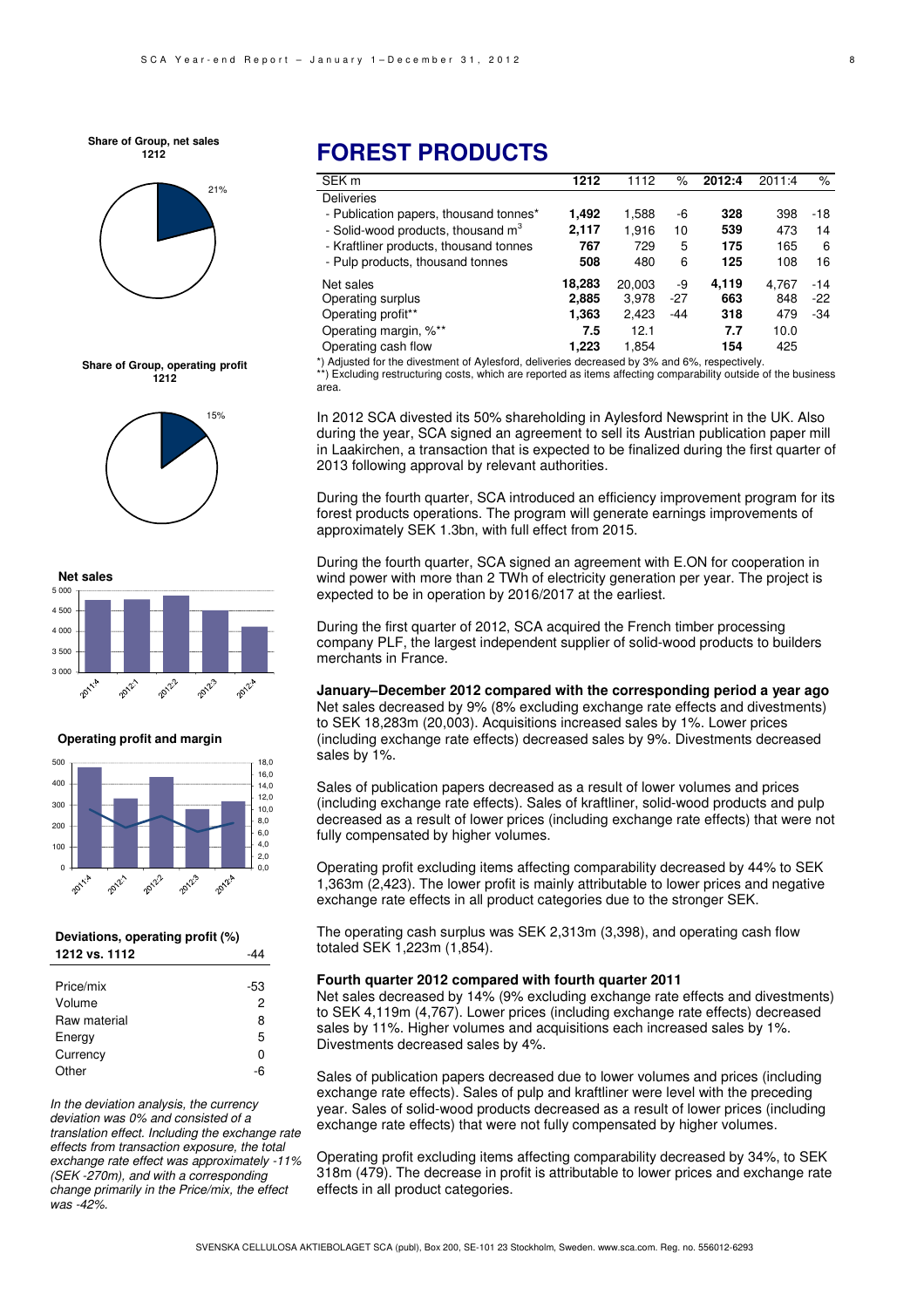## **SHARE DISTRIBUTION**

| December 31, 2012           | Class A    | Class B     | Total       |
|-----------------------------|------------|-------------|-------------|
| Registered number of shares | 93.278.137 | 611.831.957 | 705.110.094 |
| - of which treasury shares  |            | 2.767.605   | 2,767,605   |

At year-end the proportion of Class A shares was 13.2%. During the fourth quarter, at the request of shareholders a total of 2,369,530 Class A shares were converted to Class B shares. After the period, at the request of shareholders a total of 700,698 Class A shares were converted to Class B shares. The total number of votes in the company is thereafter 1,538,307,045.

## **RISKS AND UNCERTAINTIES**

SCA's risk exposure and risk management are described on pages 58–63 of the 2011 Annual Report. No significant changes have taken place that have affected the reported risks.

Risks in conjunction with company acquisitions are analyzed in the due diligence processes that SCA carries out prior to all acquisitions. In cases where acquisitions have been carried out that may affect the assessment of SCA's risk exposure, these are described under the heading "Other events" in interim reports.

#### **Risk management processes**

SCA's board decides on the Group's strategic direction, based on recommendations made by Group management. Responsibility for the long-term, overall management of strategic risks corresponds to the company's delegation structure, from the Board to the CEO and from the CEO to the business unit heads. This means that most operational risks are managed by SCA's business units at the local level, but that they are coordinated when considered necessary. The tools used in this coordination consist primarily of the business units' regular reporting and the annual strategy process, where risks and risk management are a part of the process.

SCA's financial risk management is centralized, as is the Group's internal bank for the Group companies' financial transactions and management of the Group's energy risks. Financial risks are managed in accordance with the Group's finance policy, which is adopted by SCA's board and which – together with SCA's energy risk policy – makes up a framework for risk management. Risks are aggregated and followed up on a regular basis to ensure compliance with these guidelines. SCA has also centralized other risk management.

SCA has a staff function for internal audit, which monitors compliance in the organization with the Group's policies.

## **RELATED PARTY TRANSACTIONS**

No transactions have been carried out between SCA and related parties that had a material impact on the company's financial position and results of operations.

### **ACCOUNTING PRINCIPLES**

This interim report has been prepared in accordance with IAS 34 and recommendation RFR 1 of the Swedish Financial Reporting Board (RFR), and with regard to the Parent Company, RFR 2. The accounting principles applied correspond to those described in the 2011 Annual Report, except for with respect to a number of minor amendments to existing standards and new interpretations that took effect on January 1, 2012. These are judged to not have any material effect on the Group's or the Parent Company's result of operations, financial position or disclosures.

On June 30 SCA's packaging operations were sold, excluding the kraftliner operations in Sweden, to the packaging company DS Smith. Based on this, the operations that were sold have been classified and reported as a disposal group held for sale, in accordance with IFRS 5. In calculations of the disposal group's profit for the period as well as assets, liabilities and cash flow, SCA has used the same accounting principles as for the rest of the Group, with certain, special additions, which are reported on in this section. The reported tax expense and deferred tax are based on what has been calculated for the respective units, with applicable adjustments for the disposal group and the rest of the Group as a whole. This approach has also been applied for items in net financial income and expense. Other items have been calculated and classified on the same basis as for the rest of the SCA Group.

### **FUTURE REPORTS**

Quarterly interim reports will be published on April 29, July 18 and October 18, 2013.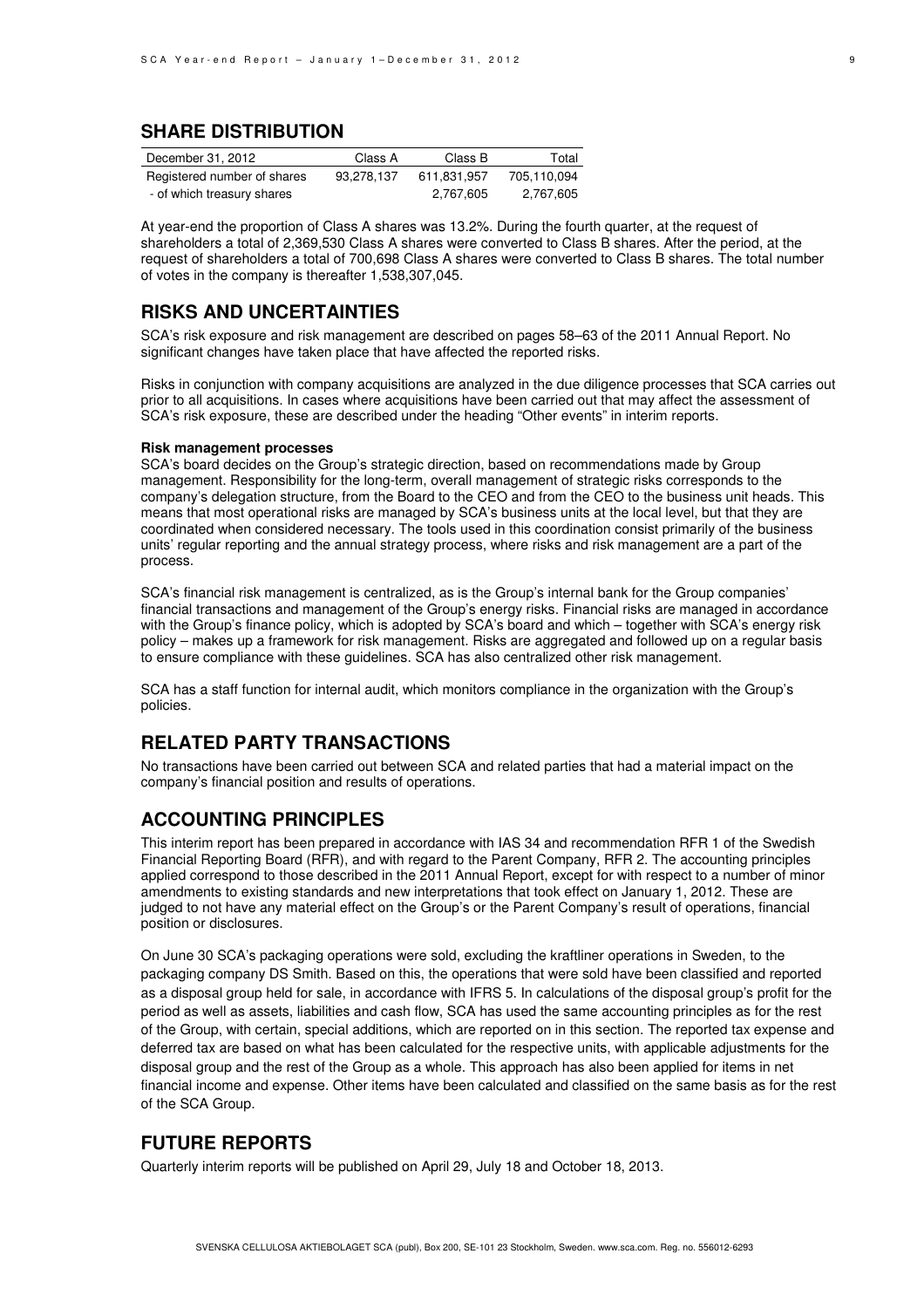## **INVITATION TO PRESS TELECONFERENCE ON 2012 YEAR-END REPORT**

Media and analysts are invited to a press teleconference, where this year-end report will be presented by Jan Johansson, President and CEO of SCA. Time: 13.30 CET, Thursday, January 24, 2013 Location: Lundqvist & Lindqvist, Klarabergsviadukten 90, Stockholm, Sweden

The press conference will be webcast at www.sca.com. To participate, call: +44 (0)20 7162 0077, +1 (334) 323-6201, or +46 (0)8 5052 0110.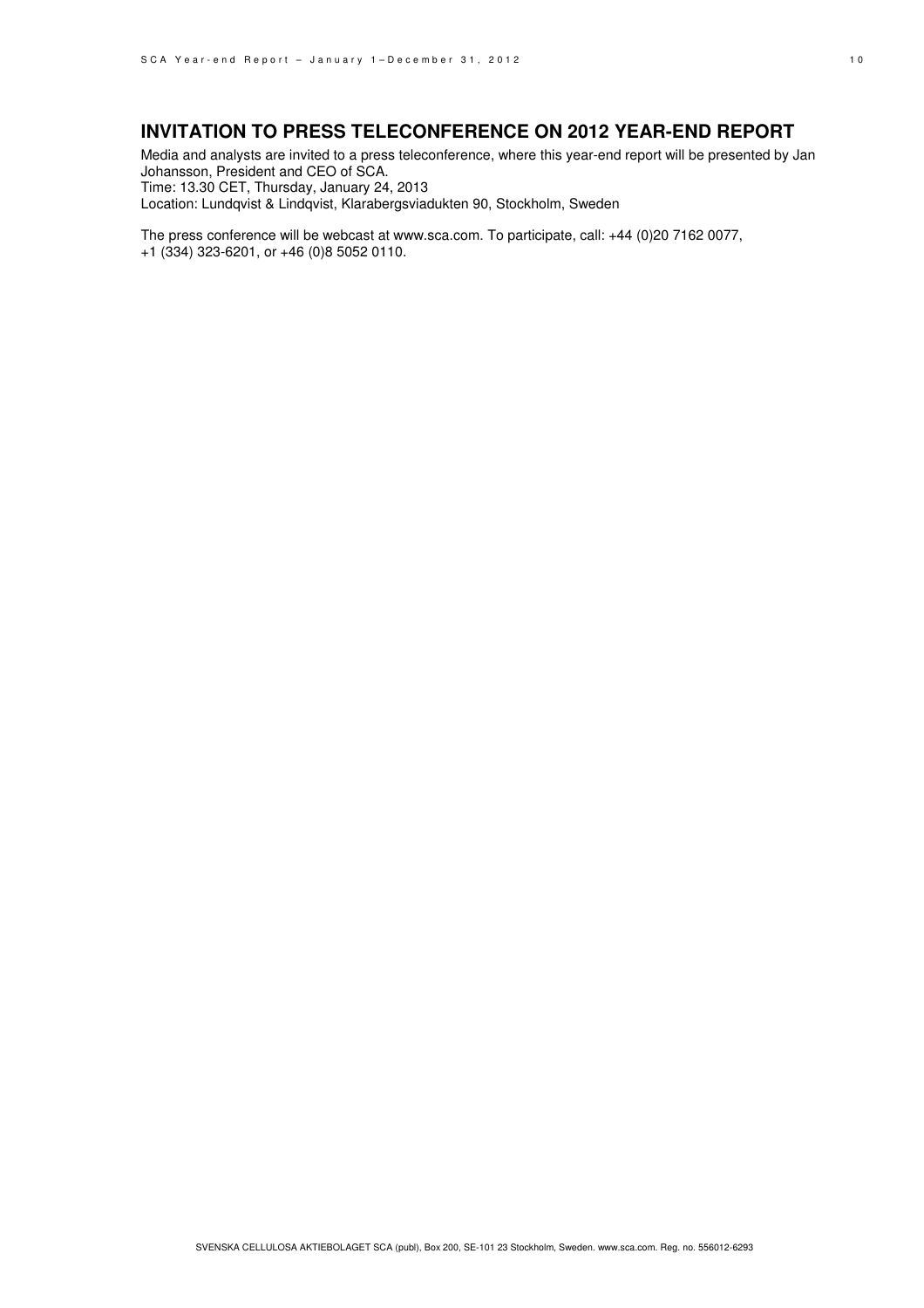# **OPERATING CASH FLOW ANALYSIS**

| SEK <sub>m</sub>                             | 1212      | 1112      |
|----------------------------------------------|-----------|-----------|
| Operating cash surplus                       | 12,624    | 11,982    |
| Change in working capital                    | 1,159     | $-665$    |
| Current capital expenditures, net            | $-3,161$  | $-3,250$  |
| Restructuring costs, etc.                    | -978      | $-649$    |
| Operating cash flow                          | 9,644     | 7,418     |
|                                              |           |           |
| Financial items                              | $-1,264$  | $-1,325$  |
| Income taxes paid                            | $-1,193$  | $-850$    |
| Other                                        | 84        | 63        |
| Cash flow from current operations            | 7,271     | 5,306     |
|                                              |           |           |
| Acquisitions                                 | $-14,872$ | $-983$    |
| Strategic capital expenditures, fixed assets | $-1,863$  | $-1,637$  |
| <b>Divestments</b>                           | 17,682    | $-15$     |
| Cash flow before dividend                    | 8,218     | 2,671     |
| Dividend                                     | $-2,997$  | $-2,896$  |
| Cash flow after dividend                     | 5,221     | $-225$    |
| Net cash flow from disposal group            | 468       | 1,109     |
| Net cash flow                                | 5,689     | 884       |
|                                              |           |           |
| Net debt at the start of the period*         | $-36,648$ | $-34,406$ |
| Net cashflow                                 | 5,689     | 884       |
| Remeasurement to equity                      | $-1,847$  | $-3,505$  |
| Currency effects                             | $-121$    | 379       |
| Net debt at the end of the period            | $-32,927$ | $-36,648$ |
|                                              |           |           |
| Debt/equity ratio                            | 0.55      | 0.60      |
| Debt payment capacity, %                     | 37        | 36        |
|                                              |           |           |

\* Including disposal group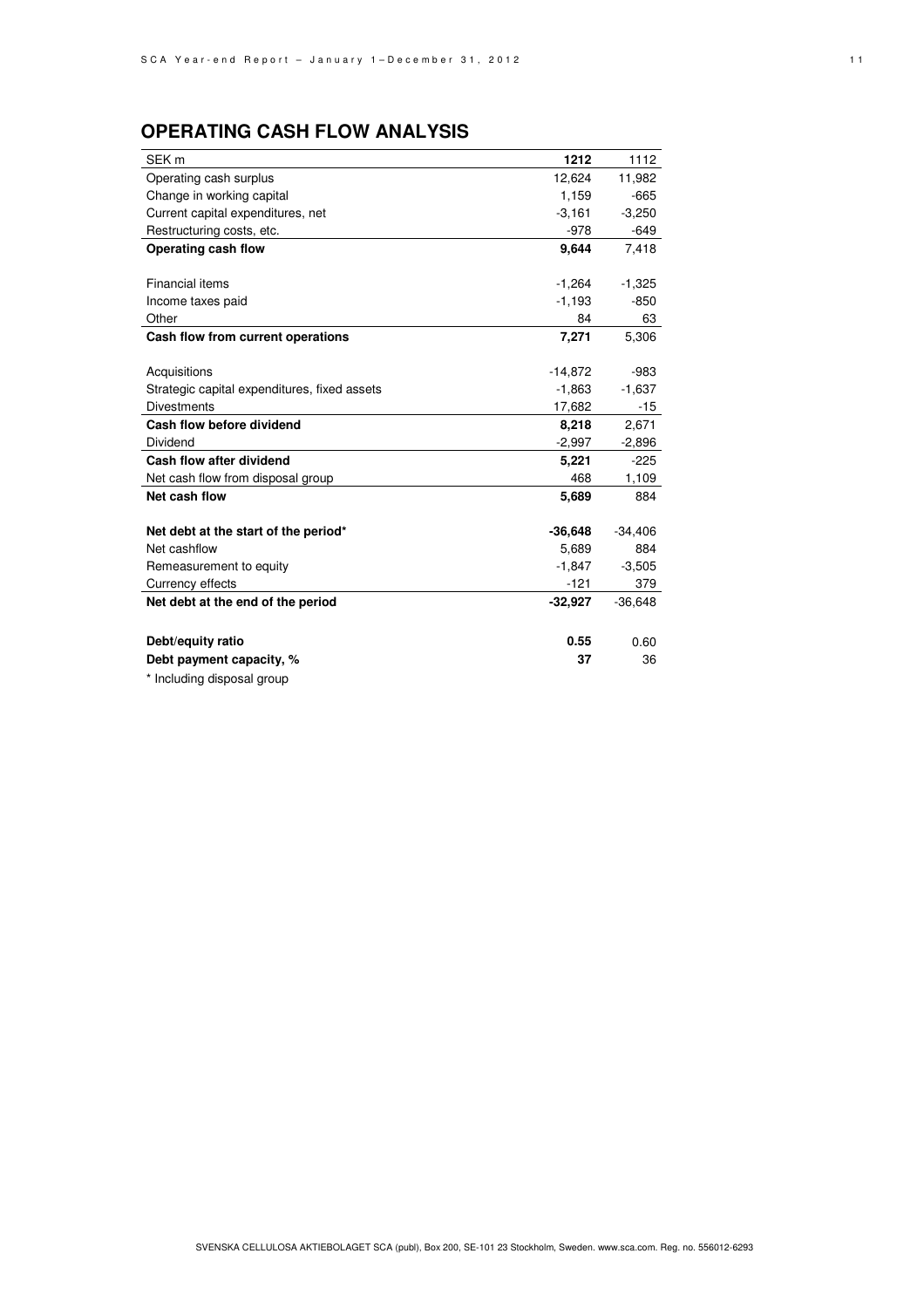# **CASH FLOW STATEMENT**

| SEK <sub>m</sub>                                        | 1212      | 1112     | 1212*  | $1112*$ |
|---------------------------------------------------------|-----------|----------|--------|---------|
|                                                         |           |          |        |         |
| <b>Operating activities</b>                             |           |          |        |         |
| Profit before tax                                       | 5,427     | 2,258    |        |         |
| Adjustment for non-cash items <sup>1</sup>              | 6,130     | 10,093   |        |         |
|                                                         | 11,557    | 12,351   | 1,087  | 2,265   |
| Paid tax                                                | $-1,303$  | $-961$   | $-110$ | $-111$  |
| Cash flow from operating activities                     |           |          |        |         |
| before changes in working capital                       | 10,254    | 11,390   | 977    | 2,154   |
| Cash flow from changes in working capital               |           |          |        |         |
| Change in inventories                                   | 495       | $-562$   |        |         |
| Change in operating receivables                         | $-607$    | $-894$   | $-213$ | $-580$  |
| Change in operating liabilities                         | 1,059     | 211      |        |         |
| Cash flow from operating activities                     | 11,201    | 10,145   | 764    | 1,574   |
|                                                         |           |          |        |         |
| <b>Investing activities</b>                             |           |          |        |         |
| Acquisition of operations                               | $-14,144$ | $-932$   |        |         |
| Sold operations                                         | 17,068    | 109      |        |         |
| Acquisition tangible and intangible assets              | $-5,673$  | $-5,911$ |        |         |
| Sale of tangible assets                                 | 359       | 265      |        |         |
| Payment of loans to external parties                    | $-1,081$  | $-179$   |        |         |
| Cash flow from investing activities                     | $-3,471$  | $-6,648$ | $-321$ | $-678$  |
|                                                         |           |          |        |         |
| <b>Financing activities</b>                             |           |          |        |         |
| <b>Borrowings</b>                                       | 0         | 294      |        |         |
| Amortisation of debt                                    | $-5,421$  | 0        |        |         |
| Dividends paid                                          | $-2,999$  | $-2,898$ | $-2$   | -2      |
| Cash flow from financing activities                     | $-8,420$  | $-2,604$ | -41    | $-523$  |
|                                                         |           |          |        |         |
| Cash flow for the period                                | $-690$    | 893      | 402    | 373     |
| Cash and cash equivalents at the beginning of the year  | 2,752     | 1,866    |        |         |
| Exchange differences in cash and cash equivalents       | $-45$     | $-7$     |        |         |
| Cash and cash equivalents at the end of the period      | 2,017     | 2,752    |        |         |
| *Of which, the packaging operations divested June 2012. |           |          |        |         |

#### **Reconciliation with operating cash flow analysis**

| Cash flow for the period                                | -690   | 893    |
|---------------------------------------------------------|--------|--------|
| Deducted items:                                         |        |        |
| Payment of loans to external parties                    | 1.081  | 179    |
| <b>Borrowings</b>                                       | 0      | $-294$ |
| Amortisation of debt                                    | 5,421  | 0      |
| <b>Added items:</b>                                     |        |        |
| Net debt in acquired and divested operations            | $-119$ | 132    |
| Accrued interest                                        | -4     | $-15$  |
| Investments through finance leases                      | 0      | $-11$  |
| Net cash flow according to operating cash flow analysis | 5,689  | 884    |

| Depreciation and impairment, fixed assets                  | 6.058 | 11.235 |
|------------------------------------------------------------|-------|--------|
| Fair-value measurement/net growth of forest assets         | -643  | -623   |
| Unpaid related to efficiency programs                      | 1.330 | 40     |
| Payments related to efficiency programs already recognized | -382  | -408   |
| Other                                                      | -233  | -151   |
| Total                                                      | 6.130 | 10.093 |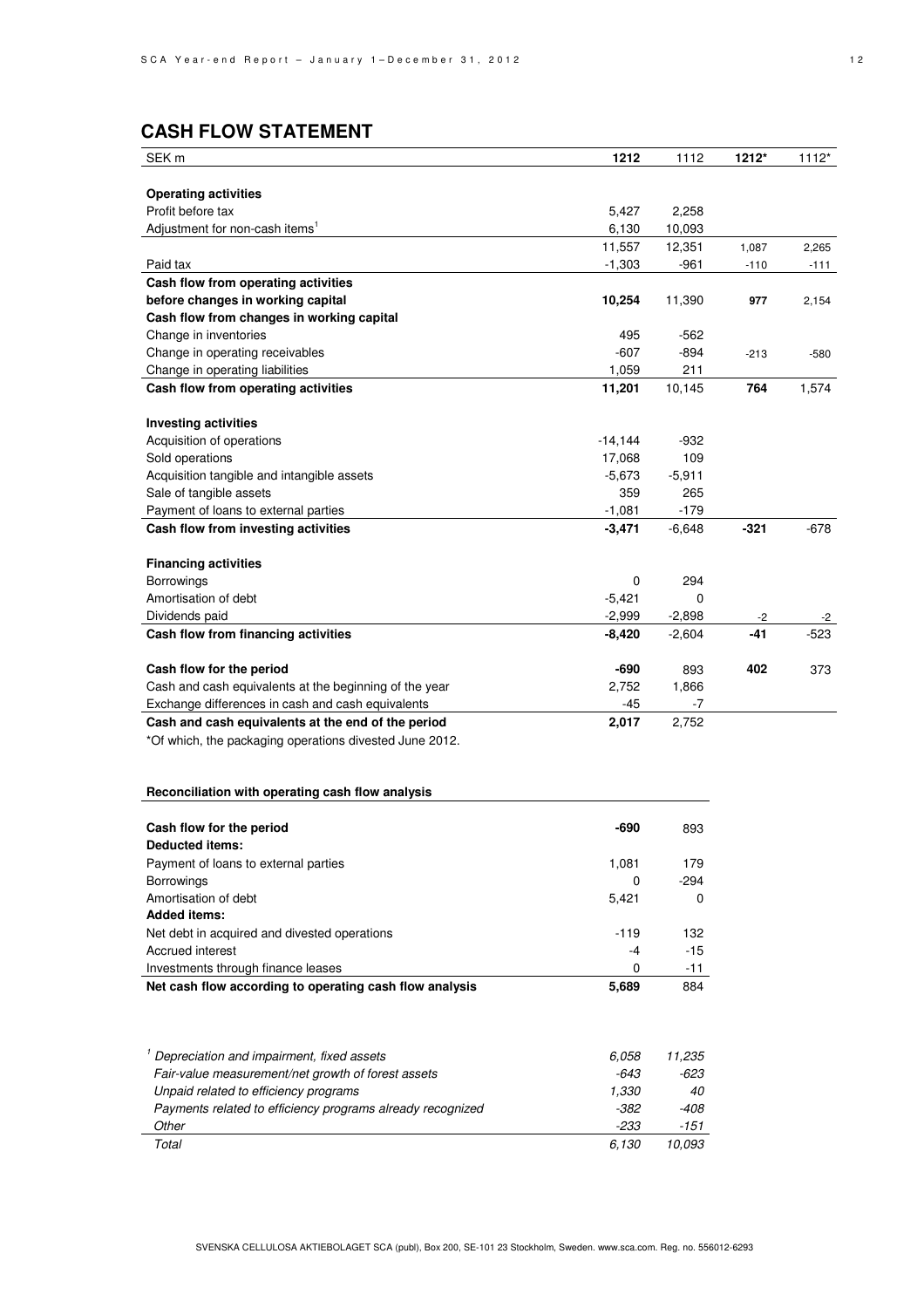# **CONSOLIDATED INCOME STATEMENT, in accordance with IAS 34 and IFRS 5**

|  | All lines except for the net profit line are excluding the packaging operations sold |
|--|--------------------------------------------------------------------------------------|
|  |                                                                                      |

| SEK <sub>m</sub>                                                                   | 2012:4    | 2011:4    | 2012:3    | 1212        | 1112      |
|------------------------------------------------------------------------------------|-----------|-----------|-----------|-------------|-----------|
| <b>Net sales</b>                                                                   | 23,445    | 20,935    | 22,200    | 85,408      | 81,337    |
| Cost of goods sold 1                                                               | $-17,611$ | $-15,726$ | $-17,038$ | $-64,449$   | $-61,701$ |
| <b>Gross profit</b>                                                                | 5,834     | 5,209     | 5,162     | 20,959      | 19,636    |
| Sales, general and administration 1                                                | $-3,506$  | $-3,087$  | $-2,955$  | $-12,472$   | $-11,981$ |
| Items affecting comparability <sup>2</sup>                                         | $-1,193$  | $-5,287$  | $-1,031$  | $-2,634$    | $-5,439$  |
| Share in profits of associates                                                     | 94        | 17        | 78        | 159         | 83        |
| <b>Operating profit</b>                                                            | 1,229     | $-3,148$  | 1,254     | 6,012       | 2,299     |
| Financial items                                                                    | $-293$    | $-367$    | $-324$    | $-1,264$    | $-1,325$  |
| Profit before tax                                                                  | 936       | $-3,515$  | 930       | 4,748       | 974       |
| Tax                                                                                | 1,145     | $-152$    | $-560$    | $-251$      | $-1,267$  |
| Net profit for the period continued operations                                     | 2,081     | $-3,667$  | 370       | 4,497       | -293      |
| Net profit for the period from disposal group                                      | 0         | 265       | 0         | 503         | 900       |
| Net profit for the period                                                          | 2,081     | $-3,402$  | 370       | 5,000       | 607       |
|                                                                                    |           |           |           |             |           |
| Earnings attributable to:<br>Owners of the parent                                  | 2,086     | $-3,429$  | 356       |             | 551       |
| Non-controlling interests                                                          | -5        | 27        | 14        | 4,956<br>44 | 56        |
|                                                                                    |           |           |           |             |           |
| Earnings per share, SEK - owners of the parent total operations                    |           |           |           |             |           |
| - before dilution effects                                                          | 2.97      | $-4.88$   | 0.51      | 7.06        | 0.78      |
| - after dilution effects                                                           | 2.97      | $-4.88$   | 0.51      | 7.06        | 0.78      |
| Earnings per share, SEK - owners of the parent continued operations                |           |           |           |             |           |
| - before dilution effects                                                          | 2.97      | $-5.26$   | 0.51      | 6.34        | $-0.50$   |
| - after dilution effects                                                           | 2.97      | $-5.26$   | 0.51      | 6.34        | $-0.50$   |
|                                                                                    | 2012:4    | 2011:4    | 2012:3    | 1212        | 1112      |
| Calculation of earnings per share<br>Earnings attributable to owners of the parent | 2,086     | $-3,429$  | 356       | 4,956       | 551       |
|                                                                                    |           |           |           |             |           |
| Average no. of shares before dilution, millions                                    | 702.3     | 702.3     | 702.3     | 702.3       | 702.3     |
| Average no. of shares after dilution                                               | 702.3     | 702.3     | 702.3     | 702.3       | 702.3     |
|                                                                                    |           |           |           |             |           |
| <sup>1</sup> Of which, depreciation                                                | $-1,302$  | $-1,229$  | $-1,270$  | $-4,926$    | $-4,913$  |
| <sup>2</sup> Distribution of items affecting comparability                         |           |           |           |             |           |
| Distribution of restructuring costs, etc.                                          | -253      | $-569$    | $-35$     | $-300$      | -676      |
| Cost of goods sold                                                                 | $-425$    | $-54$     | $-159$    | $-982$      | -99       |
| Sales, general and administration<br>Impairment, etc.                              | $-515$    | $-4,664$  | $-837$    | $-1,352$    | $-4,664$  |
| Total items affecting comparability                                                | $-1,193$  | $-5,287$  | $-1,031$  | $-2,634$    | $-5,439$  |
|                                                                                    |           |           |           |             |           |
| <b>Gross margin</b>                                                                | 24.9      | 24.9      | 23.3      | 24.5        | 24.1      |
| Operating margin                                                                   | 5.2       | $-15.0$   | 5.6       | 7.0         | 2.8       |
| Financial net margin                                                               | $-1.2$    | $-1.8$    | $-1.5$    | $-1.5$      | $-1.6$    |
| Profit margin                                                                      | 4.0       | $-16.8$   | 4.1       | 5.5         | 1.2       |
| Tax                                                                                | 4.9       | $-0.7$    | $-2.5$    | $-0.3$      | $-1.6$    |
| Net margin <sup>1</sup>                                                            | 8.9       | $-17.5$   | 1.6       | 5.2         | $-0.4$    |
| <sup>1</sup> Excluding Net profit for the period from disposal group               |           |           |           |             |           |
| Excluding items affecting comparability:                                           | 2012:4    | 2011:4    | 2012:3    | 1212        | 1112      |
| <b>Gross margin</b>                                                                | 24.9      | 24.9      | 23.3      | 24.5        | 24.1      |
| Operating margin                                                                   | 10.3      | 10.2      | 10.3      | 10.1        | 9.5       |
| Financial net margin                                                               | $-1.2$    | $-1.8$    | $-1.5$    | $-1.5$      | $-1.6$    |
| Profit margin                                                                      | 9.1       | 8.4       | 8.8       | 8.6         | 7.9       |
| Tax                                                                                | 3.6       | $-2.3$    | $-2.7$    | $-0.7$      | $-2.0$    |
| Net margin <sup>1</sup>                                                            | 12.7      | 6.1       | 6.1       | 7.9         | 5.9       |

<sup>1</sup> Excluding Net profit for the period from disposal group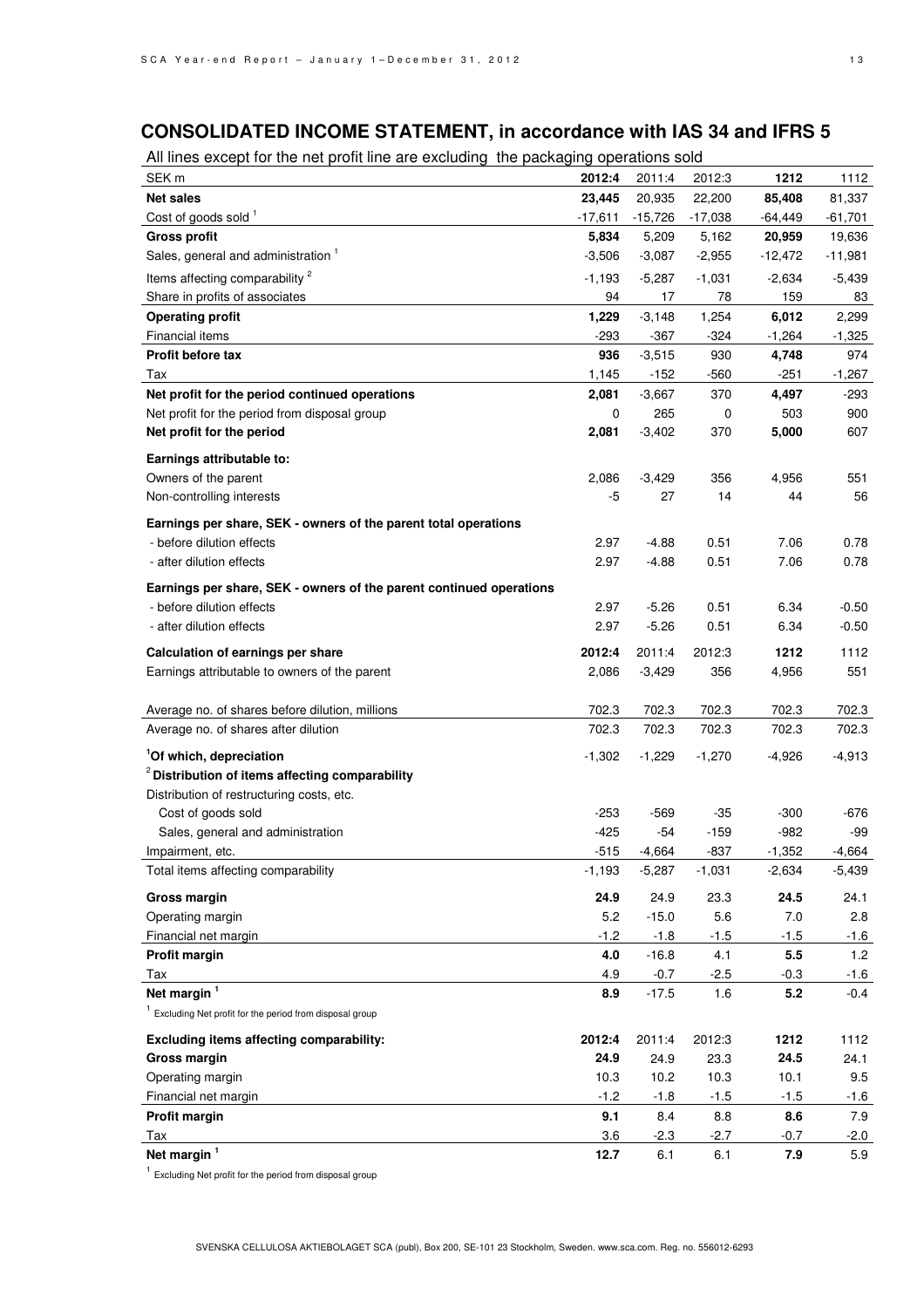# **CONSOLIDATED STATEMENT OF COMPREHENSIVE INCOME**

| SEK <sub>m</sub>                                                  | 2012:4 | 2011:4   | 2012:3   | 1212     | 1112     |
|-------------------------------------------------------------------|--------|----------|----------|----------|----------|
| Profit for the period                                             | 2,081  | $-3,402$ | 370      | 5,000    | 607      |
| Other comprehensive income for the period                         |        |          |          |          |          |
| Actuarial gains/losses on defined benefit pension plans           | 162    | 68       | $-508$   | $-2,011$ | $-3,512$ |
| Available-for-sale financial assets                               | 154    | 112      | 58       | 286      | $-352$   |
| Cash flow hedges                                                  | $-68$  | -191     | 38       | $-22$    | $-461$   |
| Exchange differences on translating foreign operations            | 1,362  | $-2,108$ | $-2,895$ | $-2,984$ | $-684$   |
| Gains/losses from hedges of net investments in foreign operations | $-893$ | 845      | 1,397    | 1,134    | $-252$   |
| Income tax relating to components of other comprehensive income   | 31     | 11       | -31      | 480      | 1,023    |
| Other comprehensive income for the period, net of tax             | 748    | $-1,263$ | $-1,941$ | $-3,117$ | $-4,238$ |
| Total comprehensive income for the period                         | 2,829  | $-4,665$ | $-1,571$ | 1,883    | $-3,631$ |
| Total comprehensive income attributable to:                       |        |          |          |          |          |
| Owners of the parent                                              | 2.871  | $-4,674$ | $-1,562$ | 1,908    | $-3,690$ |
| Non-controlling interests                                         | $-42$  | 9        | -9       | $-25$    | 59       |

## **CONSOLIDATED STATEMENT OF CHANGES IN EQUITY**

| SEK <sub>m</sub>                          | 1212     | 1112     |
|-------------------------------------------|----------|----------|
| Attributable to owners of the parent      |          |          |
| Opening balance, January 1                | 60,752   | 67,255   |
| Total comprehensive income for the period | 1.908    | $-3,690$ |
| Dividend                                  | $-2,950$ | $-2,809$ |
| Revaluation of non-controlling interests  | $-4$     | $-4$     |
| <b>Closing balance</b>                    | 59,706   | 60,752   |
|                                           |          |          |
| <b>Non-controlling interests</b>          |          |          |
| Opening balance, January 1                | 539      | 566      |
| Total comprehensive income for the period | $-25$    | 59       |
| Dividend                                  | -49      | -89      |
| Change in Group composition               | $-7$     | 3        |
| <b>Closing balance</b>                    | 458      | 539      |
| Total equity, closing balance             | 60.164   | 61,291   |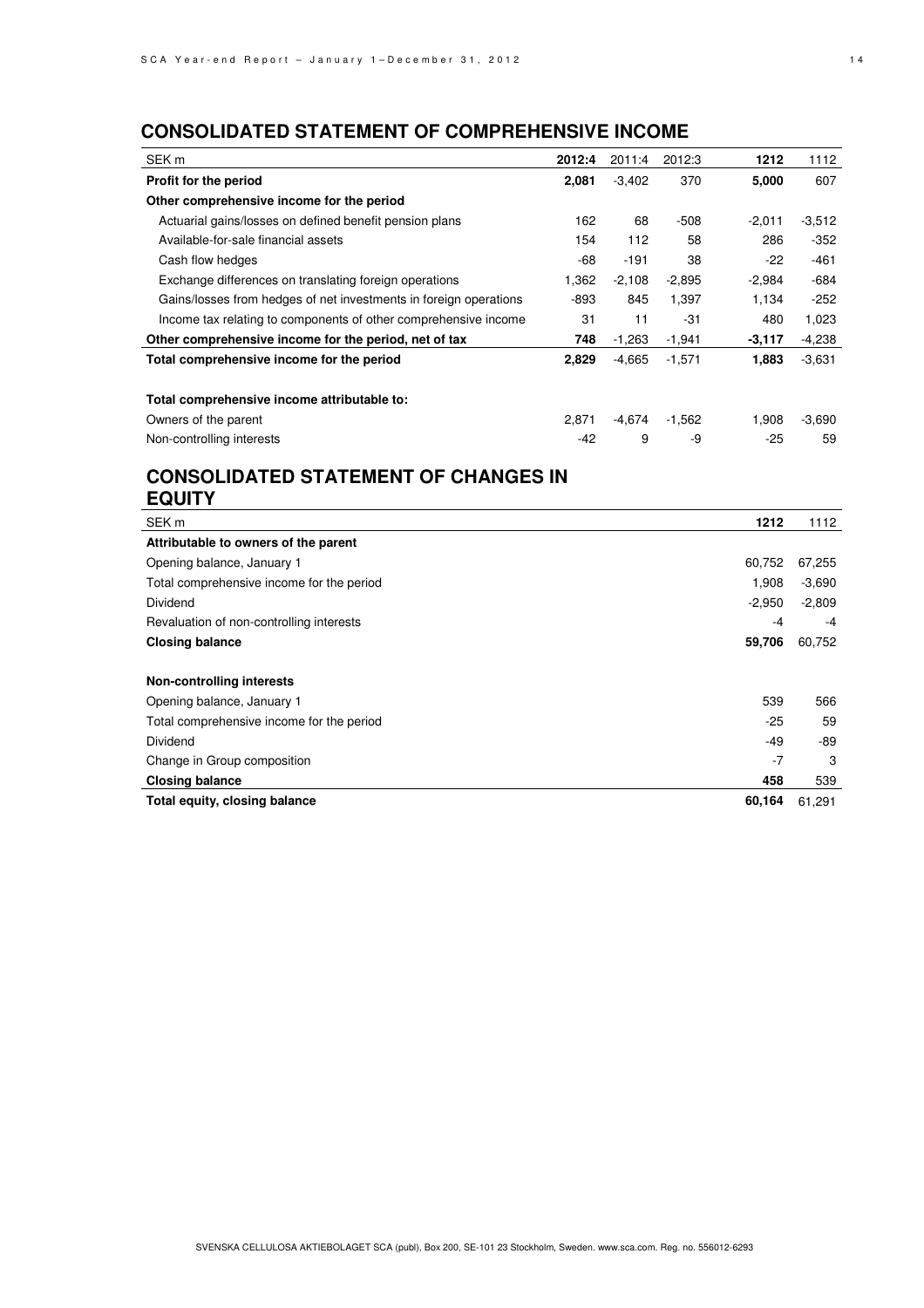# **CONSOLIDATED BALANCE SHEET**

| SEK <sub>m</sub>                                                                           | December 31, 2012 | December 31, 2011 |
|--------------------------------------------------------------------------------------------|-------------------|-------------------|
|                                                                                            |                   |                   |
| Assets                                                                                     |                   |                   |
| Goodwill                                                                                   | 12,169            | 9,433             |
| Other intangible assets                                                                    | 5,460             | 2,629             |
| Tangible assets                                                                            | 74,205            | 69,328            |
| Shares and participations                                                                  | 2,517             | 1,136             |
| Non-current financial assets                                                               | 3,614             | 2,083             |
| Other non-current receivables                                                              | 905               | 902               |
| <b>Total non-current assets</b>                                                            | 98,870            | 85,511            |
|                                                                                            |                   |                   |
| Operating receivables and inventories                                                      | 28,539            | 25,577            |
| Current financial assets                                                                   | 168               | 292               |
| Non-current assets held for sale                                                           | 1,937             | $3,379*$          |
| Cash and cash equivalents                                                                  | 2,017             | 2,644             |
| <b>Total current assets</b>                                                                | 32,661            | 31,892            |
| Assets in disposal group held for sale                                                     | 0                 | 21,601**          |
| <b>Total assets</b>                                                                        | 131,531           | 139,004           |
|                                                                                            |                   |                   |
| <b>Equity</b>                                                                              |                   |                   |
| Owners of the parent                                                                       | 59,706            | 60,752            |
| Non-controlling interests                                                                  | 458               | 539               |
| <b>Total equity</b>                                                                        | 60,164            | 61,291            |
|                                                                                            |                   |                   |
| <b>Liabilities</b>                                                                         |                   |                   |
| Provisions for pensions                                                                    | 4,861             | 3,301             |
| Other provisions                                                                           | 9,107             | 9,350             |
| Non-current financial liabilities                                                          | 23,759            | 27,711            |
| Other non-current liabilities                                                              | 1,013             | 857               |
| <b>Total non-current liabilities</b>                                                       | 38,740            | 41,219            |
|                                                                                            |                   |                   |
| Current financial liabilities <sup>1</sup>                                                 | 9,955             | 9,266             |
| Other current liabilities                                                                  | 22,672            | 19,627            |
| <b>Total current liabilities</b>                                                           | 32,627            | 28,893            |
| Liabilities in disposal group held for sale                                                | 0                 | 7,601**           |
| <b>Total liabilities</b>                                                                   | 71,367            | 77,713            |
| <b>Total equity and liabilities</b>                                                        | 131,531           | 139,004           |
|                                                                                            |                   |                   |
| <sup>1</sup> Committed credit lines amount to SEK 17,531m of which unutilized SEK 17,531m. |                   |                   |
| *Mainly assets in Australia/New Zealand                                                    |                   |                   |
| **Disposal of packaging operations                                                         |                   |                   |
|                                                                                            |                   |                   |
| Debt/equity ratio                                                                          | 0.55              | 0.60              |
| Visible equity/assets ratio                                                                | 45%               | 44%               |
| Return on capital employed                                                                 | 7%                | 4%                |
| Return on equity                                                                           | 8%                | $1\%$             |
| Excluding items affecting comparability:                                                   |                   |                   |
| Return on capital employed                                                                 | 10%               | 9%                |
| Return on equity                                                                           | 12%               | 9%                |
|                                                                                            |                   |                   |
| Capital employed                                                                           | 93,091            | 82,745            |
| - of which working capital                                                                 | 6,625             | 6,816             |
| Provisions for restructuring costs are included in the balance sheet as follows:           |                   |                   |
|                                                                                            | 613               | 380               |
| - Other provisions*                                                                        |                   |                   |
| - Operating liabilities                                                                    | 630               | 396               |
| *) of which, provision for tax risks                                                       | 482               | 247               |
| Net debt                                                                                   | 32,927            | 36,648***         |
|                                                                                            |                   |                   |
| <b>Total Equity</b>                                                                        | 60,164            | 61,291            |

\*\*\*) including disposal group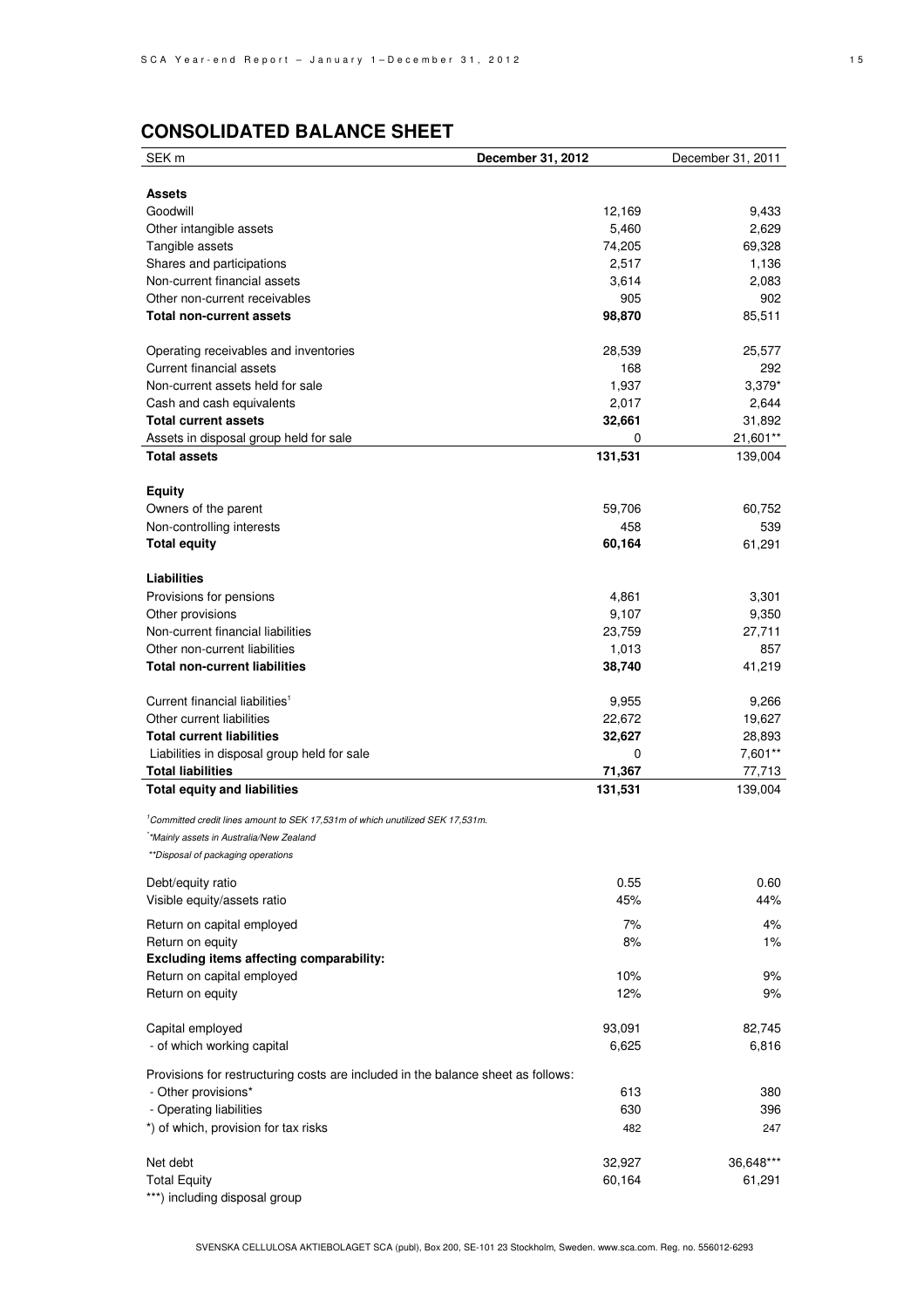## **NET SALES**

| SEK <sub>m</sub>       | 1212     | 1112          | 2012:4 | 2012:3 2012:2 2012:1 2011:4 2011:3 |        |        |               |          |
|------------------------|----------|---------------|--------|------------------------------------|--------|--------|---------------|----------|
| Personal Care          |          | 26,294 24,775 | 7.033  | 6.490                              | 6.530  | 6.241  | 6.529         | 6.310    |
| Tissue                 |          | 42,375 39,118 | 12.460 | 11.333                             | 9.461  | 9.121  | 10.280        | 9.951    |
| <b>Forest Products</b> |          | 18.283 20.003 | 4.119  | 4.513                              | 4,868  | 4,783  | 4.767         | 5.114    |
| Other                  | 1.268    | 1.881         | 222    | 248                                | 418    | 380    | 393           | 510      |
| Intra-group deliveries | $-2.812$ | -4.440        | -389   | -384                               | -1.004 | -1.035 | -1.034        | $-1.129$ |
| Total net sales        |          | 85,408 81,337 | 23.445 | 22.200                             | 20.273 | 19,490 | 20.935 20.756 |          |

## **OPERATING PROFIT**

| SEK <sub>m</sub>                                                                                                                                              | 1212                 | 1112                 | 2012:4             | 2012:3               | 2012:2           | 2012:1           | 2011:4               | 2011:3           |
|---------------------------------------------------------------------------------------------------------------------------------------------------------------|----------------------|----------------------|--------------------|----------------------|------------------|------------------|----------------------|------------------|
| <b>Personal Care</b>                                                                                                                                          | 3,180                | 2,645                | 884                | 847                  | 781              | 668              | 792                  | 688              |
| Tissue                                                                                                                                                        | 4,640                | 3,150                | 1,419              | 1,275                | 1,021            | 925              | 1,046                | 809              |
| <b>Forest Products</b>                                                                                                                                        | 1,363                | 2,423                | 318                | 281                  | 433              | 331              | 479                  | 654              |
| Other                                                                                                                                                         | $-537$               | $-480$               | $-199$             | $-118$               | $-130$           | -90              | $-178$               | $-129$           |
| Total operating profit <sup>1</sup>                                                                                                                           | 8,646                | 7,738                | 2,422              | 2,285                | 2,105            | 1,834            | 2,139                | 2,022            |
| Financial items                                                                                                                                               | $-1,264$             | $-1,325$             | $-293$             | $-324$               | $-316$           | $-331$           | $-367$               | $-361$           |
| Profit before tax 1                                                                                                                                           | 7,382                | 6,413                | 2,129              | 1,961                | 1,789            | 1,503            | 1,772                | 1,661            |
| Tax                                                                                                                                                           | $-628$               | $-1,635$             | 853                | $-589$               | -479             | $-413$           | $-480$               | $-443$           |
| Net profit for the period from disposal group                                                                                                                 | 503                  | 900                  | 0                  | 0                    | 234              | 269              | 265                  | 178              |
| Net profit for the period <sup>2</sup>                                                                                                                        | 7,257                | 5,678                | 2,982              | 1,372                | 1,544            | 1,359            | 1,557                | 1,396            |
| <sup>1</sup> Excluding items affecting comparability before tax amounting to:<br><sup>2</sup> Excluding items affecting comparability after tax amounting to: | $-2,634$<br>$-2,257$ | $-5,439$<br>$-5,071$ | $-1,193$<br>$-901$ | $-1,031$<br>$-1,002$ | $-260$<br>$-226$ | $-150$<br>$-128$ | $-5,287$<br>$-4,959$ | $-152$<br>$-112$ |

## **OPERATING MARGIN**

| %                      | 1212 | 1112     |      | 2012:4 2012:3 2012:2 2012:1 2011:4 2011:3 |      |      |                   |      |
|------------------------|------|----------|------|-------------------------------------------|------|------|-------------------|------|
| Personal Care          | 12.1 | 10.7     | 12.6 | 13.1                                      | 12.0 | 10.7 | 12.1              | 10.9 |
| Tissue                 | 10.9 | -8.1     | 11.4 | 11.3                                      | 10.8 | 10.1 | 10.2 <sub>1</sub> | 8.1  |
| <b>Forest Products</b> |      | 7.5 12.1 | 7.7  | 6.2                                       | 8.9  | 6.9  | 10.0              | 12.8 |

## **CONSOLIDATED INCOME STATEMENT**

| SEK <sub>m</sub>                              | 2012:4    | 2012:3    | 2012:2    | 2012:1    | 2011:4    |
|-----------------------------------------------|-----------|-----------|-----------|-----------|-----------|
| <b>Net sales</b>                              | 23,445    | 22,200    | 20,273    | 19.490    | 20,935    |
| Cost of goods sold                            | $-17,611$ | $-17,038$ | $-15,131$ | $-14,669$ | $-15,726$ |
| <b>Gross profit</b>                           | 5,834     | 5,162     | 5,142     | 4,821     | 5,209     |
| Sales, general and administration             | $-3,506$  | $-2,955$  | $-3,019$  | $-2,992$  | $-3,087$  |
| Items affecting comparability                 | $-1,193$  | $-1,031$  | $-260$    | $-150$    | $-5,287$  |
| Share in profits of associates                | 94        | 78        | $-18$     | 5         | 17        |
| <b>Operating profit</b>                       | 1,229     | 1,254     | 1,845     | 1,684     | $-3,148$  |
| Financial items                               | $-293$    | $-324$    | $-316$    | $-331$    | $-367$    |
| Profit before tax                             | 936       | 930       | 1,529     | 1,353     | $-3,515$  |
| Taxes                                         | 1,145     | $-560$    | $-445$    | $-391$    | $-152$    |
| Net profit for the period from disposal group | 0         | 0         | 234       | 269       | 265       |
| Net profit for the period                     | 2,081     | 370       | 1,318     | 1,231     | $-3.402$  |